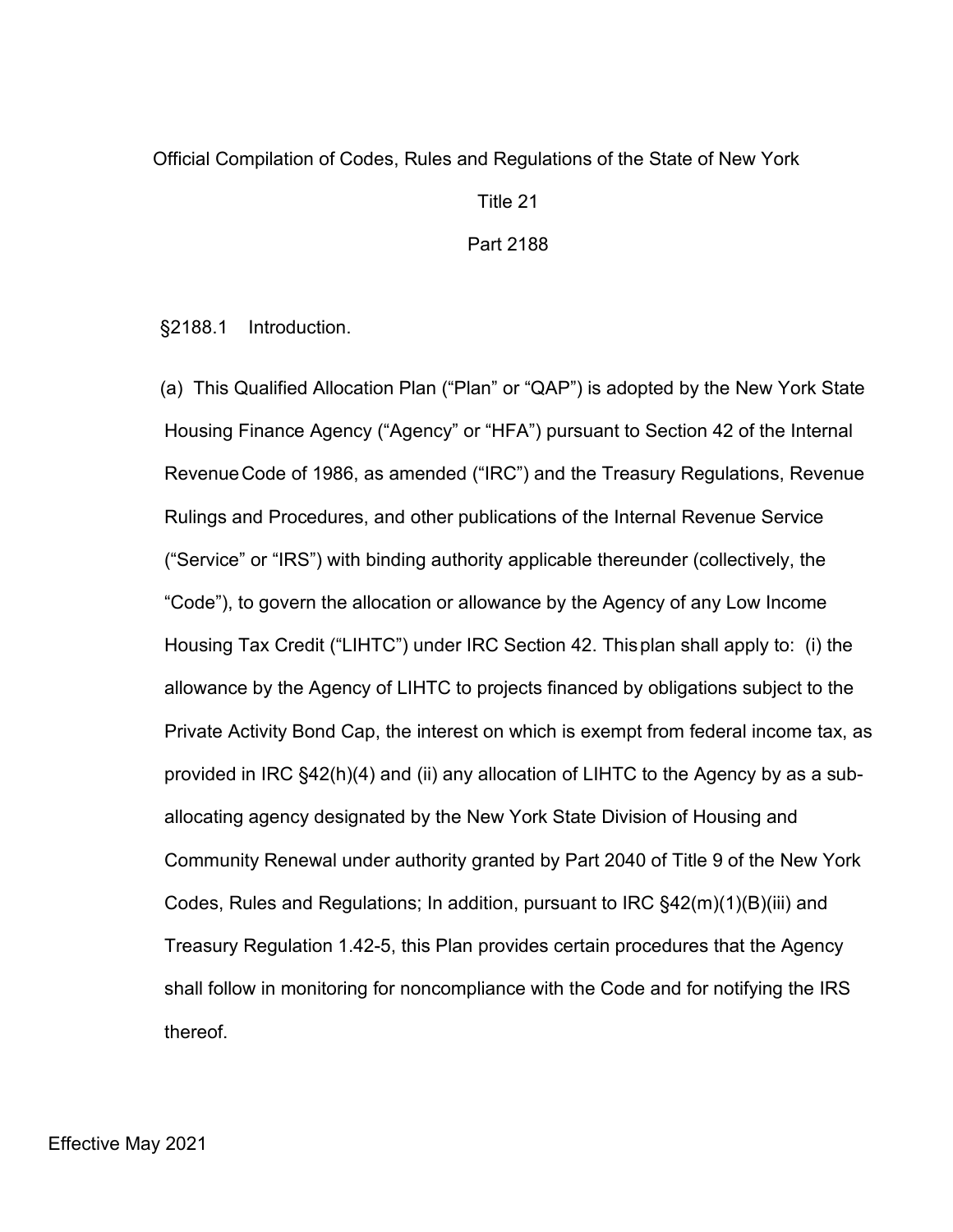(b) HFA is generally involved in two kinds of LIHTC projects: (i) projects from the Agency or (ii) projects receiving tax exempt bond financing from another issuer, subject to the Private Activity Bond volume cap provisions contained in Section 146 of the Code, and which accordingly may be eligible for so called "Private Activity Bond Credits" "As of Right" or "4%" Credits" if the project complies with the applicable requirements of this QAP. The Agency does not currently expect to receive any sub-allocation of LIHTC from the Division and therefore does not expect to allocate any competitive, 9%, credits. In the event that the Agency receives a sub-allocation, HFA will allocate the credits pursuant to the definitions processes, procedures and requirements in Part 2040 of Title 9 of the New York Official Compilation of Codes, Rules and Regulations which is available on the agency's web site, [www.nyshcr.gov.](http://www.nyshcr.gov/)

(c) The Agency may also be involved with other programs or projects pursuant to this QAP in accordance with federal or state mandates.

§2188.2 Definitions.

(a) **"42(m) Letter"** - Letter prepared by the issuer of the tax exempt obligations financing a project indicating that a project eligible for Private Activity Bond Credits generally complies with the provisions of this QAP and estimating the amount of LIHTC which will be allocated if the project is completed as planned.

(b) **"Adjusted project cost**" - The proportional amount of approved project costs attributable to the LIHTC regulated portion of the project.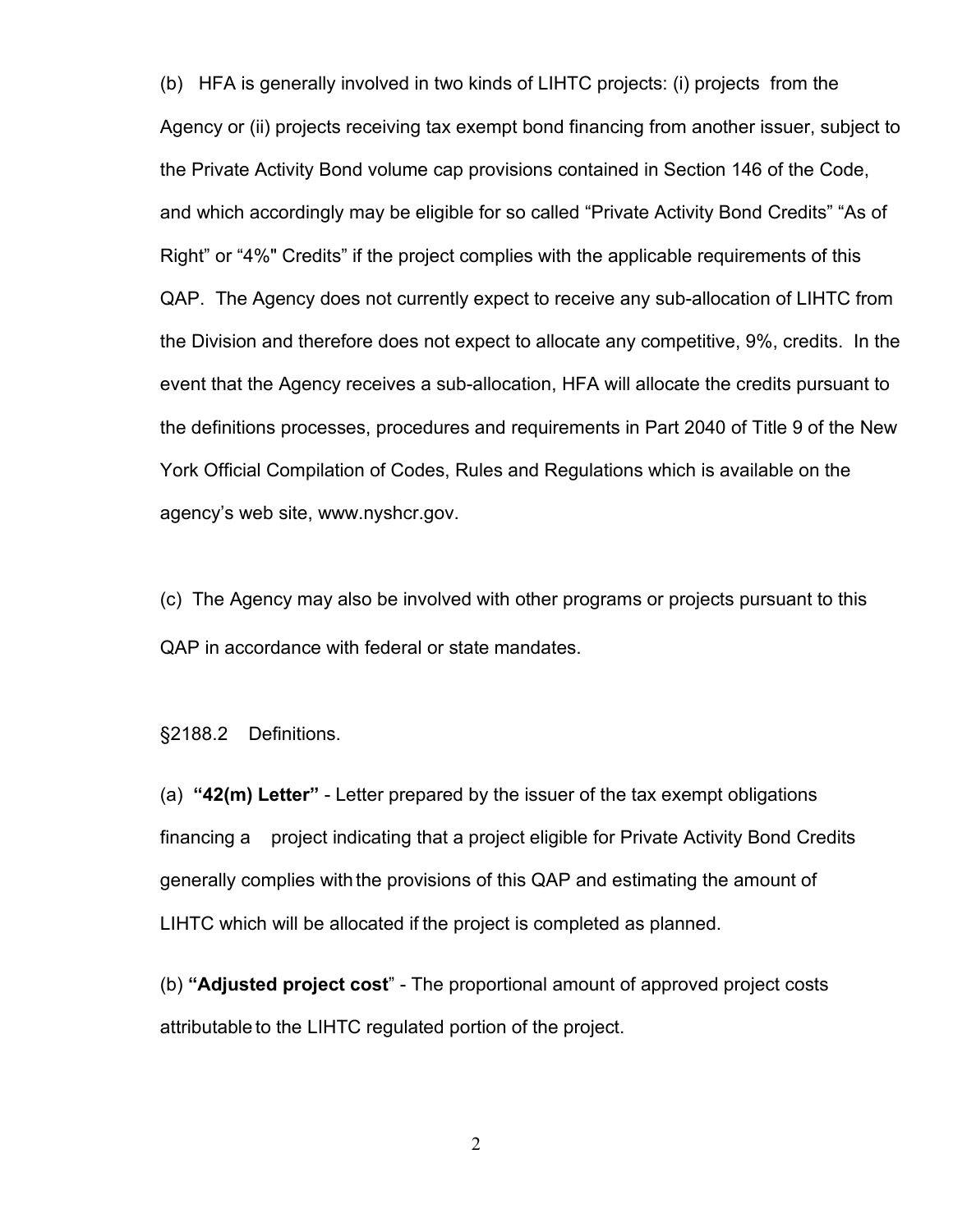(c) **"Agency"** or **"HFA**" — The New York State Housing Finance Agency, a public benefit corporation organized by and under Article 3 of the Private Housing Finance Law.

## (d) **"Ceiling Credits," "State Credit Ceiling LIHTCs,"** or **"9% Credits**" - LIHTC

which count against the State Credit Ceiling. Under certain circumstances, such as an acquisition of a building in an acquisition and rehabilitation project, the project may receive "4%" LIHTCs which are subject to the State's Credit Ceiling. These credits are often also called "cap credits."

(e) "**Commissioner/CEO**" - shall mean the Commissioner of the Division of Housing and Community Renewal of the State of New York who is also the CEO of the New York State Housing Finance Agency.

(f) **"Code" -** Internal Revenue Code of 1986, as amended, and the Treasury Regulations, Revenue Rulings and Procedures and other publications of the IRS with binding authority applicable thereunder.

(g) **"Commitment Letter"** - Letter committing the Agency to finance a project assuming all conditions in the letter are met.

 (h) "**Cost Certification**" - An audited report by an independent third party CertifiedPublic Accountant, with content and opinion in form and substance satisfactory to HFA,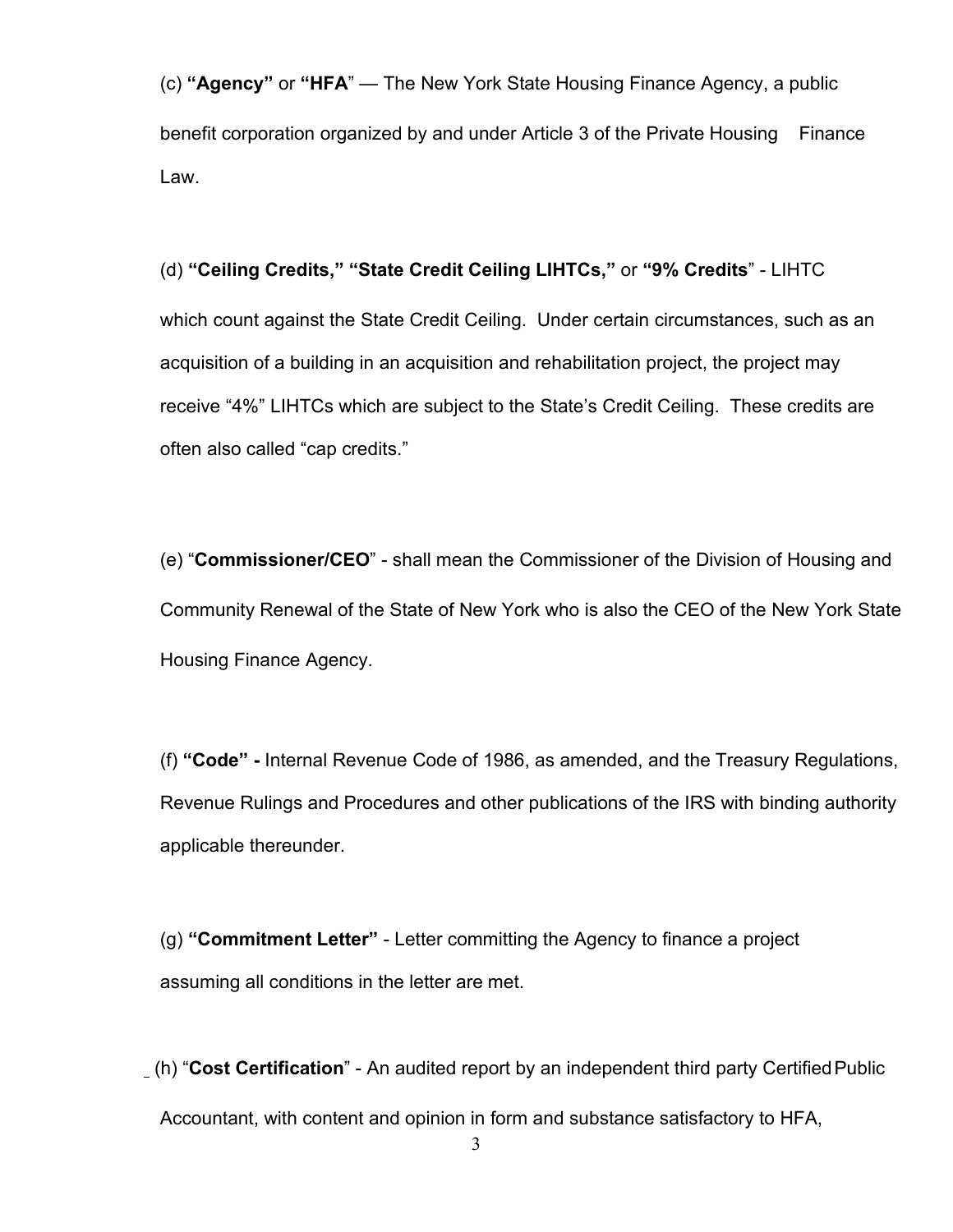verifying all project costs, the tax credit eligible costs incurred and any other cost data required by HFA for a project as support for the amount of the project's allocation of LIHTCs or as support for the project's eligibility for an IRS Form 8609 allocation.

(i) **"Credit Allocation Authority" -** Authority granted by DHCR to the Agency to allocate State Credit Ceiling LIHTCs.

(j) **"DHCR" or "Division"** - New York State Division of Housing and Community Renewal

(k) "**Due Diligence Reports"** - Appraisals, Market Studies, Environmental Reports and, studies required for rehabilitation or preservation projects, Physical Condition Assessments or other engineering reports which are sought by the Agency in connection with the financing and LIHTC allocation for the project.

(l) **"Feasibility Review"** - A review by the Agency to determine that the proposed project can be financed, completed and operated in compliance with LIHTC regulatory requirements based upon, but not limited to, the reasonableness of development cost, the plan of financing, constructability of the proposed project, rents to be charged, the income and expenses of the project and the market for the units.

(m) "**Housing Opportunity Projects**" — shall mean family projects in an area of opportunity linked to schools that meet or exceed minimum performance standards and that meet orexceed other measures of opportunity, including, but not limited to, the rate of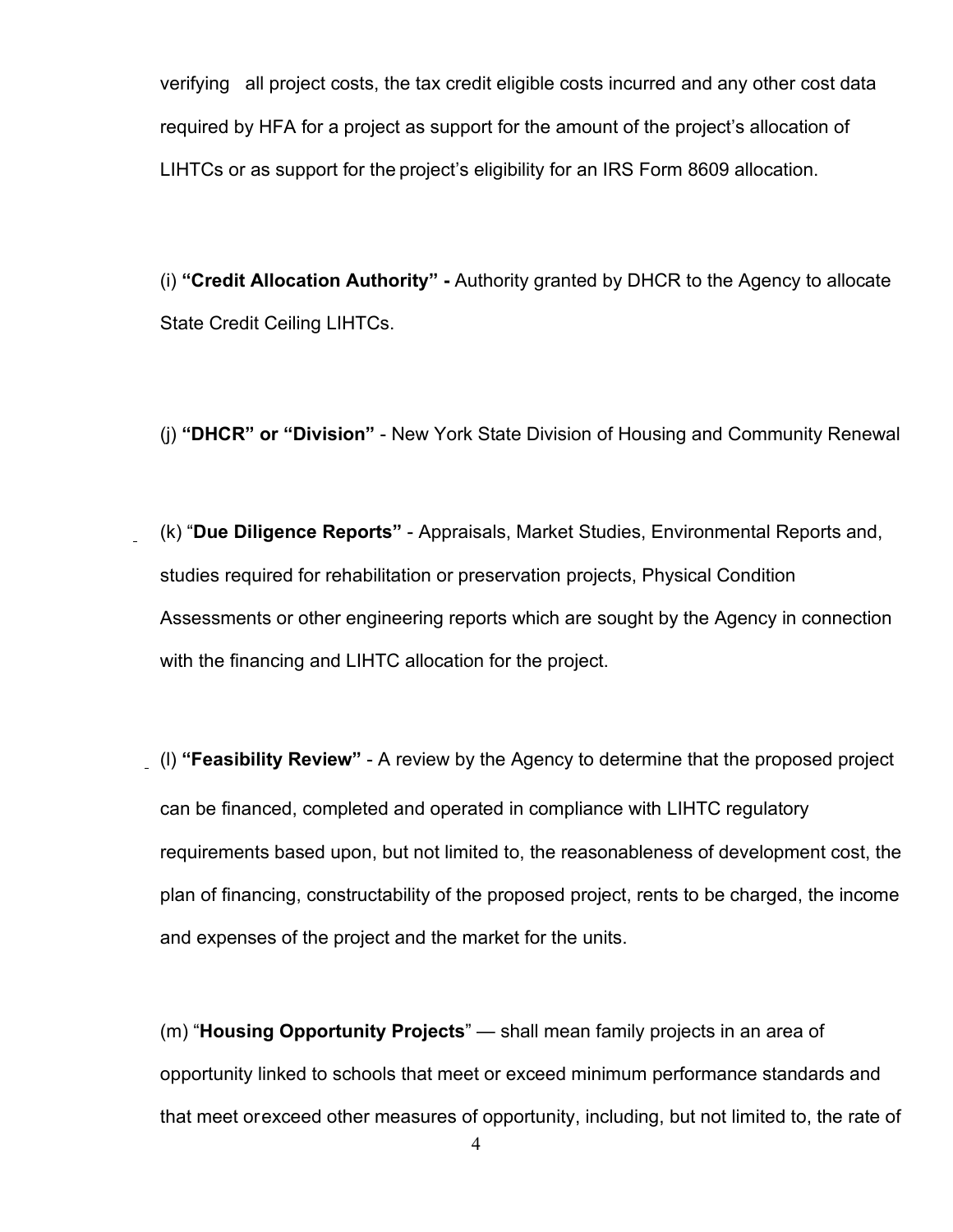poverty, as may be set forth in a request for proposals.

(n) "**Identity of Interest"** — shall mean any financial, familial or business ownership relationship between any general partner and any participant in the project's development. This includes, but is not limited to, existence of a reimbursement arrangement or exchange of funds; common financial interests; common officers, directors or stockholders; or family relationships between officers, directors, or stockholders.

(o) **"IRS" or "Service**" - Internal Revenue Service.

(p) "**LIHTC" -** Low Income Housing Tax Credit, as the meaning of such term is defined in and by Section 42 and other applicable provisions of the Code.

(q) "**LIHTC Underwriting**" - A review to determine that the proposed or completed project conforms to the requirements of IRC Section 42 and most specifically §42(m)(2) of the Code.

(r) **"Low Income Units**" - Units subject to rent restrictions pursuant to IRC §42(g).

(s) "**Market Rate Units**" - Units not subject to rent restrictions pursuant to IRC §42(g).

(t) "**Members**" - The New York State Housing Finance Agency's membership consisting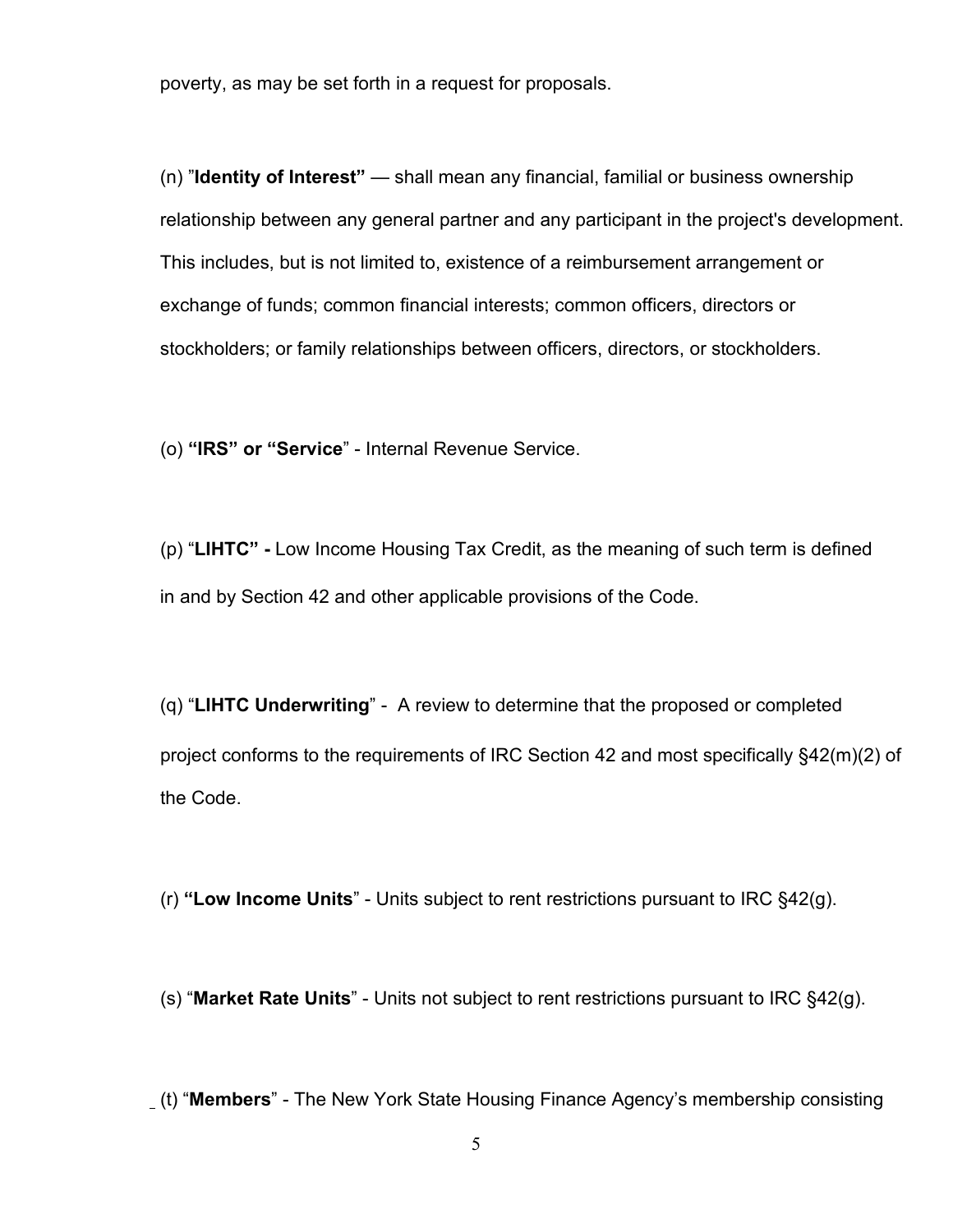of the Commissioner of the Division of Housing and Community Renewal, the Director of theBudget, the Commissioner of Taxation and Finance and four Members appointed by the Governor with the advice and consent of the Senate.

(u) "**Members' Approval**" - The Members' authorization of a financing structure and/or an allocation of LIHTC. This authorization gives the Agency's President and Chief Executive Officer, or their designee, the authority to finance a project and/or make an allocation of LIHTC.

(v) "**Other Issuer" -** An issuer, other than the Agency, of tax exempt bonds subject to the Private Activity Bond Volume Cap established pursuant to Section 142 of the Code.

(w) "**Owner's Certification**" - Sworn statement by the owner of a project, submitted to the Agency at least annually during the compliance period, certifying that, for the preceding 12-month period, various actions were taken, or not taken, as required by the Code and this QAP.

(x) "**Per Unit Eligible Basis Limit" -** \$575,000 per unit. This limit is applicable beginning in calendar year 2020 and may be adjusted thereafter, no more than annually, using such indexes of inflation and deflation of construction costs as the Agency in its discretion may determine to apply. The limit in effect on the date of a project's construction closing will apply to that project. The currently effective limit will be published on the Agency's website.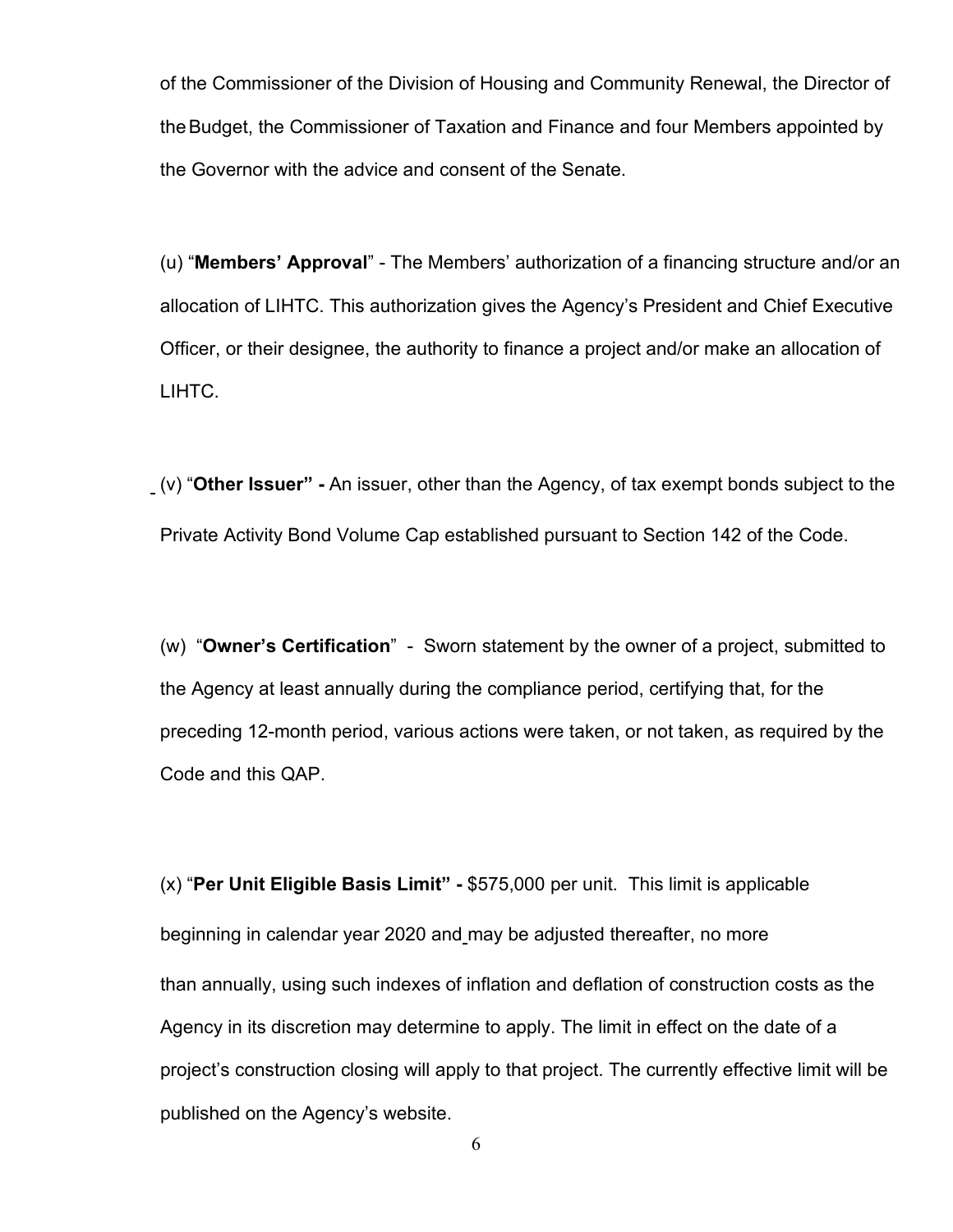(y) "**Private Activity Bond Volume Cap**" – A limit on the volume of tax exempt bonds established pursuant to Section 142 of the Code.

(z) **"Plan"** or **"QAP"** - Low Income Housing Tax Credit Qualified Allocation Plan.

(aa) "**Private Activity Bond Credit**" or "**4% Credit" -** LIHTCs which do not count against the State Credit Ceiling because: (a) 50% or more of the aggregate basis of any building, and the land upon which the building is located, receiving LIHTC is financed by tax exempt bonds subject to the Private Activity Bond Volume Cap contained in Section 142 of the Code; or (b) the LIHTCs are solely based on the portion of the eligible basis of the project receiving the LIHTC which is actually financed by tax exempt bonds subject to the Private Activity Bond Volume Cap established pursuant to Section 142 of the Code.

(bb) "**State**" - State of New York.

(cc) "**Scoring Criteria" -** Certain criteria for the evaluation of LIHTC allocation set forth in this QAP in §2188.6.

(dd) "**Section 42**" - Section of the Code authorizing and governing credits against federal income taxes to promote the creation of affordable rental housing.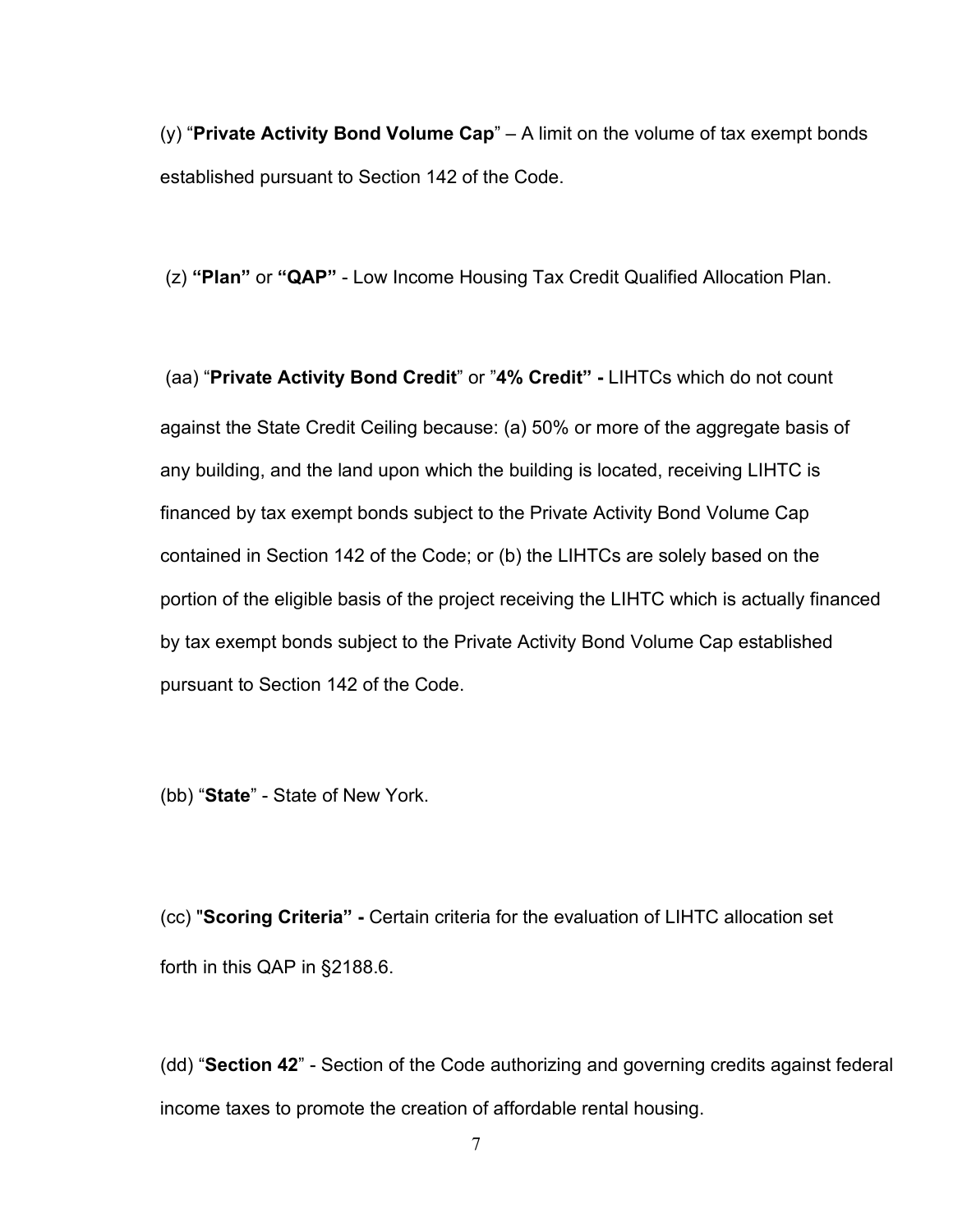(ee) "**State Credit Ceiling**" - New York State's ceiling on the amount of LIHTC which may be issued in a given calendar year. This ceiling consists of "per capita" credits, national pool credits and returned credits as provided in IRC Section 42.

(ff) "**State Designated Building" -** a building, receiving LIHTC that is determined to advance the State's affordable housing goals and policies which may include, but are not limited to, housing opportunity projects, and other projects, which may be designated in a request for proposals and that are designated by the Agency as requiring an increase in credits up to an amount determined by the Agency to ensure financial feasibility as if the building were located in a difficult development area. Buildings receiving tax exempt bond financing are not eligible to be a State Designated Building.

(gg) "**Term Sheets**" - Descriptions, published from time to time, of the terms and conditions upon which HFA is willing to finance projects under various programs, usually determined by credit enhancement source, and/or type of project or borrower.

## (hh) "**Threshold Eligibility Requirements**" - Certain essential

requirements for LIHTC allocation set forth below in this QAP at §2188.4.

(ii) "**Visitability Standards**" - All LIHTC visitable units shall include the provision of at least one means of entry on an accessible route (no-step entrance), a 36 inch or greater clear circulation path through the first floor of the unit, including all interior doorways, and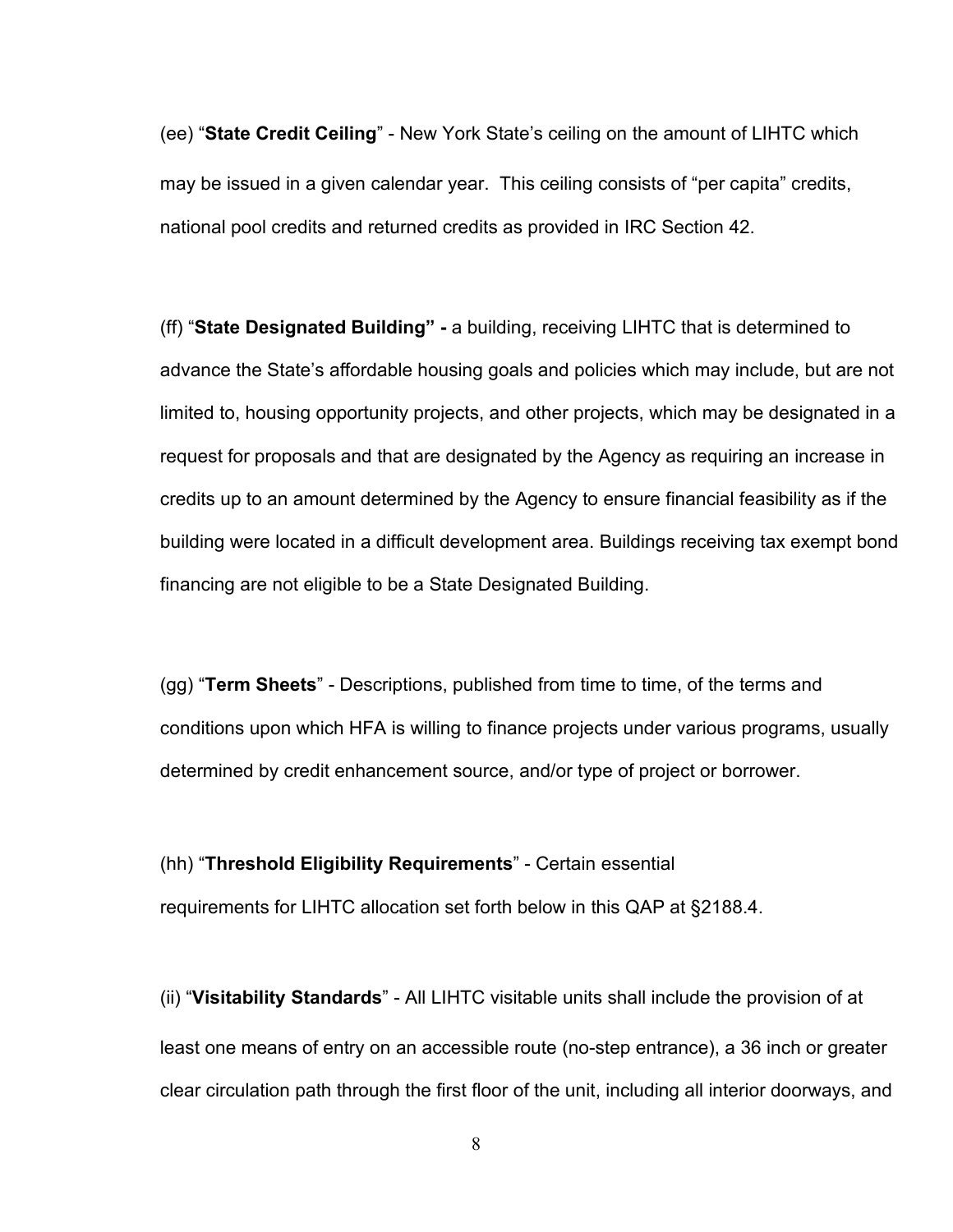at least a half-bath on the first floor of the unit with a 30 inch by 48 inch clear floor area to accommodate a person in a wheelchair and allow that person to close the door. Notwithstanding the foregoing, a dwelling unit that contains all necessary components and clearances required by the applicable building code for an accessible dwelling unit on an accessible route shall be considered to meet the visitability circulation requirement.

§2188.3 HFA Private Activity Bond Credits Allowance Process.

(a) Under New York State's overall tax credit allocation process as it pertains to the HFA, the Agency typically allows Private Activity Bond Credits to qualified residential rental projects located in New York State financed by obligations subject to the Private ActivityBond Cap, the interest on which is exempt from federal income tax as provided in Section 42(h)(4) of the Code. Applications for Private Activity Bond Credits for projects financed by the Agency are therefore only made as part of the Agency's overall financing application process as described in (c) through (g) below. Applications for the allowance of As of Right Credits to projects financed by tax exempt bonds from an issuer other than the Agency are governed by the provisions of (h) of this section.

(b) Applications for HFA financing and/or 4% LIHTC through the Agency will be accepted and processed as they are received throughout the year. There is no separate LIHTC application fee for applicants who are also applying for HFA financing.

(c) Preliminary underwriting information must be submitted in the form required by the Agency.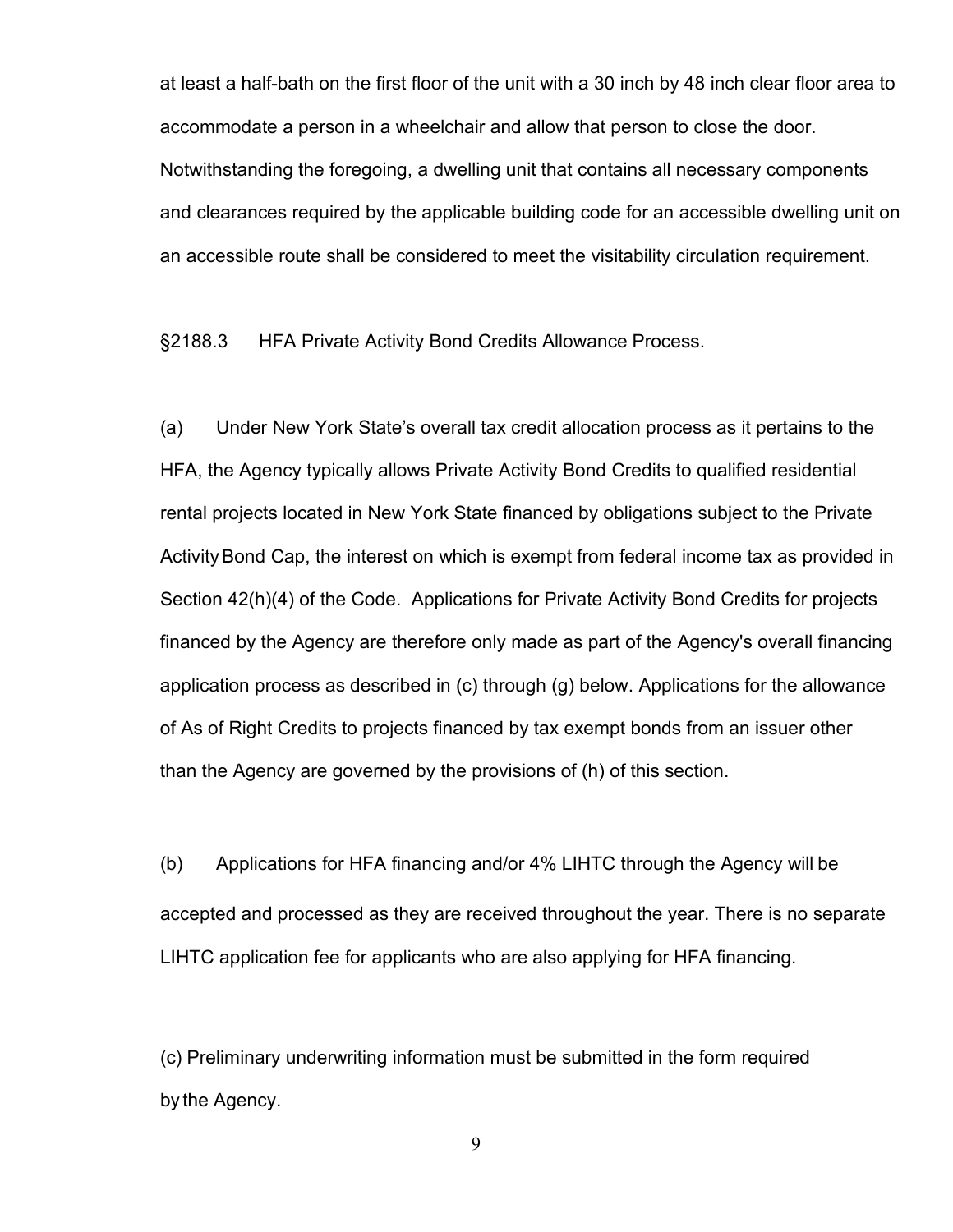(d) The preliminary underwriting information, additional material required by the Agency as part of the HFA financing application and the appropriate Due Diligence reports to be obtained by the Agency, will serve as the application for LIHTC from HFA.

(e) Upon, or before, completion of the phase of underwriting prior to submission to the Members, the following actions are taken and reviews are performed: (1) (i) The first of three LIHTC Underwritings and Feasibility Reviews required by IRC §42(m)(2)(C) is performed.

(ii) If the eligible basis of all the buildings in a project divided by the number of units in a project, prior to any increase for buildings in high cost areas under IRC §42(d)(5)(B) exceeds the Per Unit Eligible Basis Limit, the eligible basis shall be reduced to the maximum eligible basis permitted by the Per Unit Eligible Basis Limit unless the Per Unit Eligible Basis Limit requirement has been waived or is not applicable to the project.

(2) All applicants must meet the Threshold Eligibility Requirements listed below.

(3) If an applicant for Private Activity Bond Credits meets the Threshold Eligibility Requirements listed below, the application is consistent with this QAP and the application maybe considered by the Members for approval of an allocation of Private Activity Bond Credits.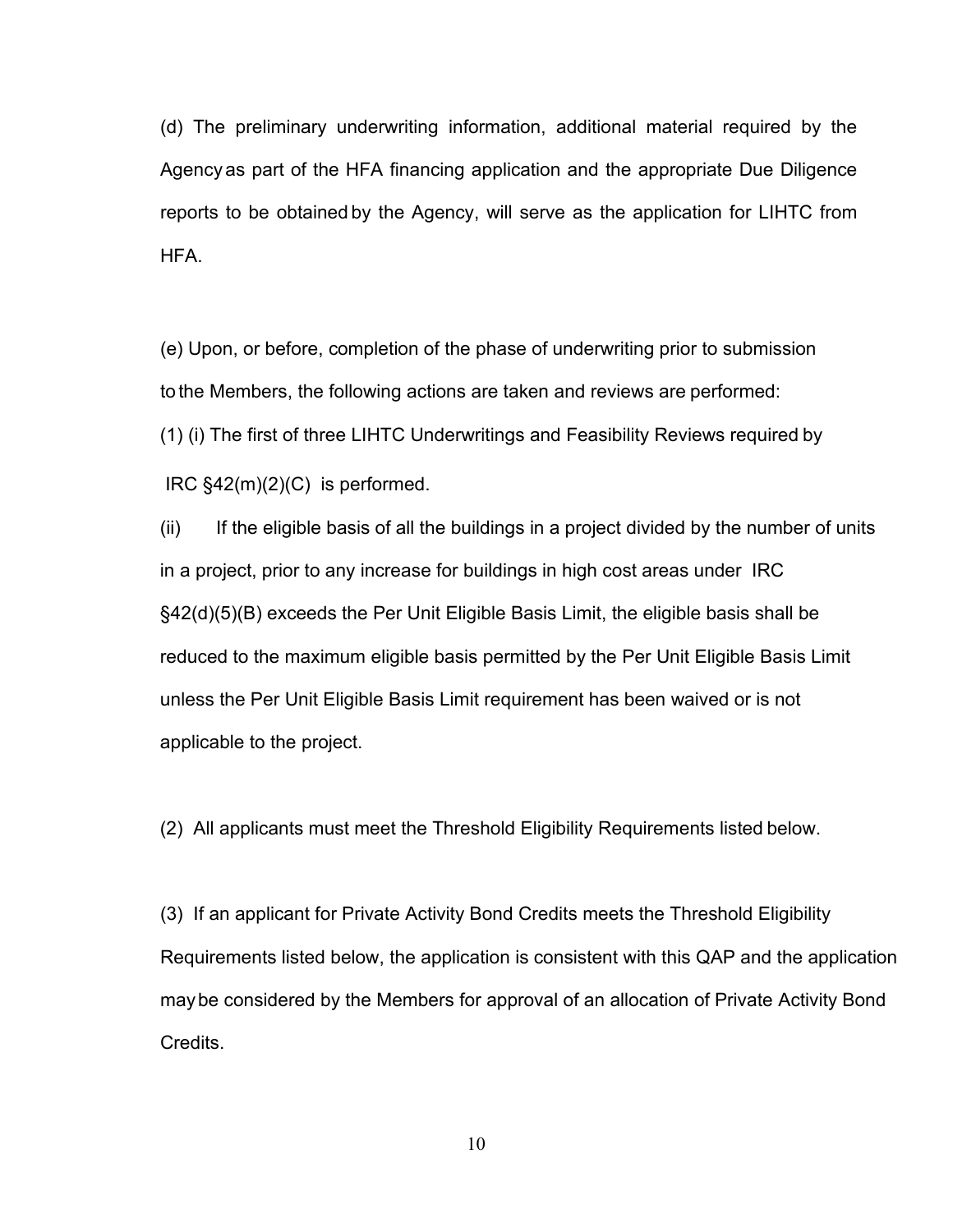(f) After a project receives the Members' Approval, and after all relevant requirements in the applicable Term Sheet, and Members' Approval are met, the second LIHTC Underwriting and Feasibility Review required by Section 42 is performed prior to the financing for the project.

(1) If the eligible basis of all the buildings in a project divided by the number of units in a project, prior to any increase for buildings in high cost areas under IRC §42 (d)(5)(B), exceeds the Per Unit Eligible Basis Limit, the eligible basis shall be reduced to the maximum eligible basis permitted by the Per Unit Eligible Basis Limit unless the Per Unit Eligible Basis Limit requirement has been waived or is not applicable to the project.

(2) Projects financed by tax exempt obligations of the Agency and expected to receive Private Activity Bond Credits will receive a 42(m) Letter prior to the issuance of the tax-exempt obligations.

(3) Projects which have received a Members' Approval of State Credit Ceiling LIHTCs will be issued a Binding Agreement prior to the financing of the project. The Binding Agreement must be executed by the applicant and returned to the Agency prior to the financing. If a project is not financed by the Agency, the Binding Agreement will incorporate all relevant terms usually contained in Agency financing documents including the setting of appropriate fees.

(g) Projects receiving State Credit Ceiling LIHTC must be placed in service during the calendar year of allocation or obtain a Carryover Allocation Document.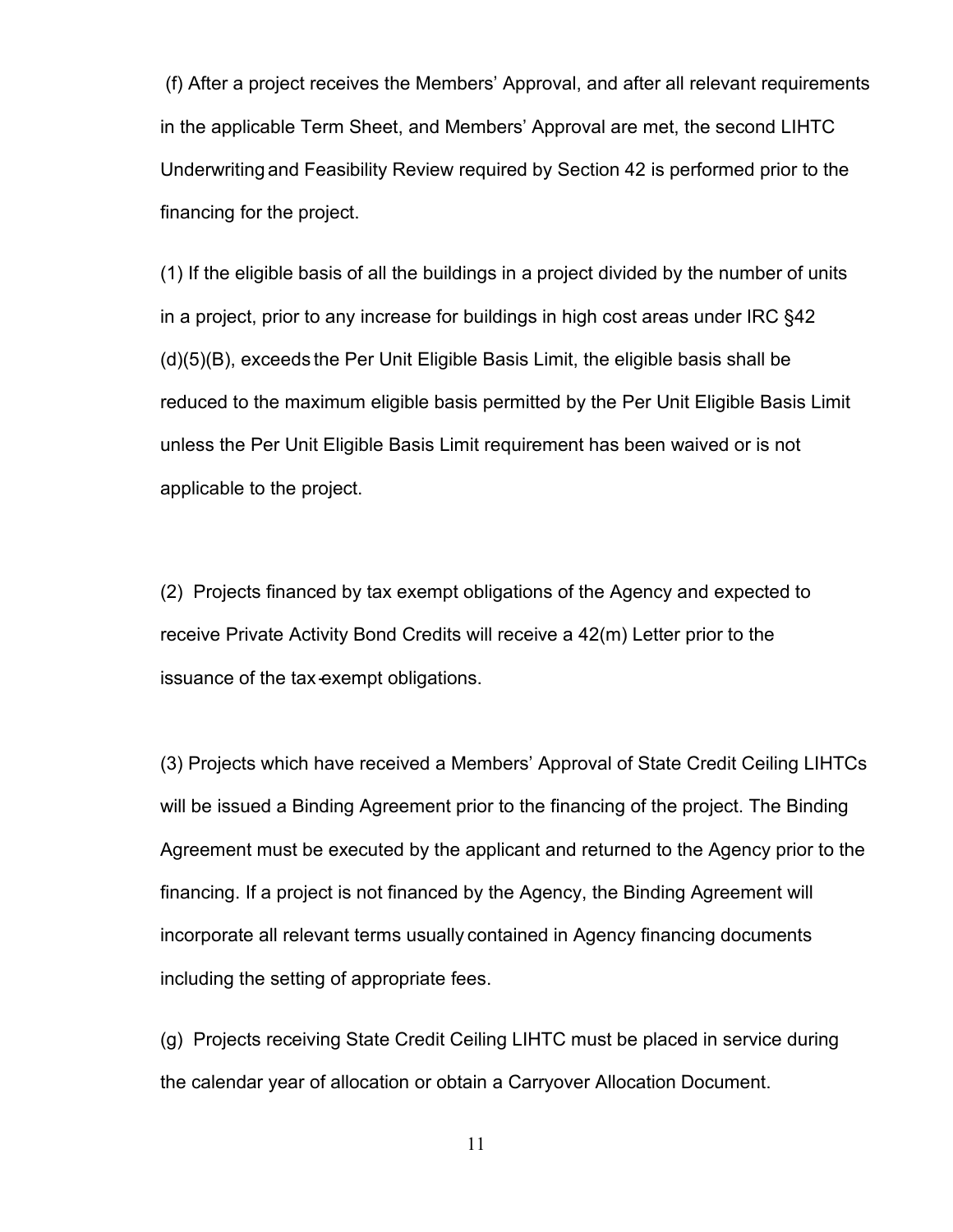(1) The Cost Certification required to obtain a Carryover Allocation Document must in form and substance acceptable to the Agency.

(2) The Cost Certification must be filed with the Agency by the later of the date which is eleven months after the date that the allocation was made, unless the Agency grants an extension of time in writing to file this Cost Certification.

(h) The third and final LIHTC underwriting and Feasibility Review required by Section 42 is performed prior to the issuance of the IRS Form or Forms 8609, Low Income Housing Credit Allocation Certification.

(1) All projects must provide the Agency with Certificates of Occupancy or Temporary Certificates of Occupancy as they are issued.

(2) The third and final LIHTC underwriting and Feasibility Review must be based on a final Cost Certification satisfactory to the Agency in form and substance and in all ways in compliance with IRC §42.

(3) The final Cost Certification must be filed with the Agency within 120 days after the endof the first year of the credit period for the building within a project with the latest credit period. The Agency may extend this period in its sole discretion.

(4) Form or Forms IRS 8609 formally allocating any LIHTC will not be issued until after the third and final LIHTC underwriting and Feasibility Review, based on a final Cost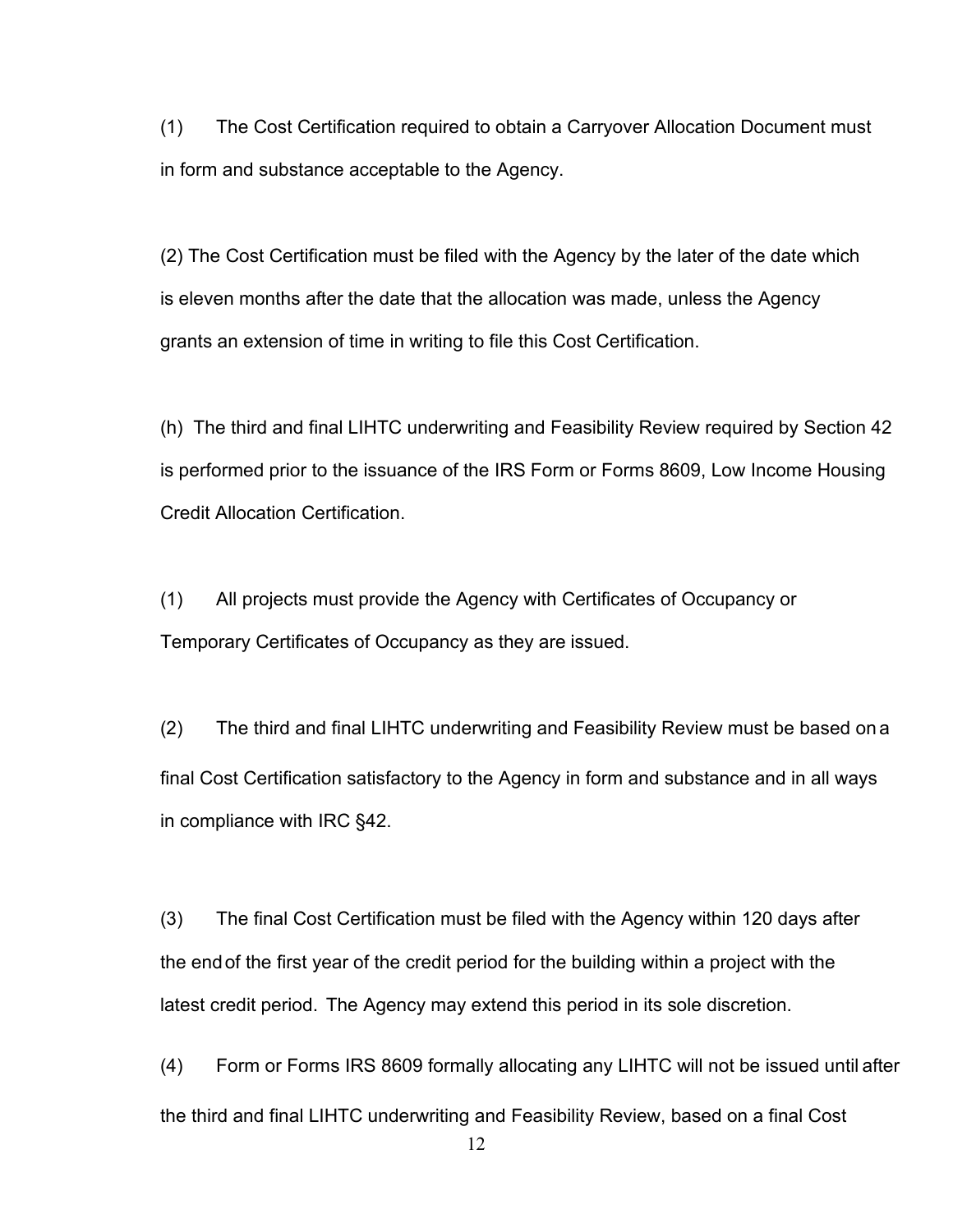Certification satisfactory to the Agency in form and substance and in all ways in compliance with IRC §42, is completed.

(5) If the eligible basis of all the buildings in a project divided by the number of units in a project, prior to any increase for buildings in high cost areas under IRC §42(d)(5)(C), exceeds the Per Unit Eligible Basis Limit, the eligible basis shall be reduced to the maximum eligible basis permitted by the Per Unit Eligible Basis Limit unless the Per Unit Eligible Basis Limit requirement has been waived or is not applicable to the project.

(i) Projects Financed By Other Issuer's Private Activity Bonds.

(1) Projects financed by tax-exempt bonds from an issuer other than the Agency subject to the Private Activity Bond Volume Cap in accordance with IRC §42(h)(4)(A) may be allowed LIHTC which is not taken into account under the State Credit Ceiling. The Agency's Commissioner/CEO, or his or her designee, is hereby authorized to take any actions necessary and appropriate to allow LIHTC to qualified residential rental projects located in New York State that are financed by the proceeds of tax-exempt bonds of an Other Issuer subject to the Private Activity Bond Volume Cap, where such allowance is consistent with this QAP.

(2) Complete applications for the allowance of such LIHTC must be submitted at least 60 days prior to the later of the (i) proposed construction start date or (ii) planned bond sale date in a form approved by the Agency and will be accepted and processed throughout the calendar year. The Agency may request any and all information it deems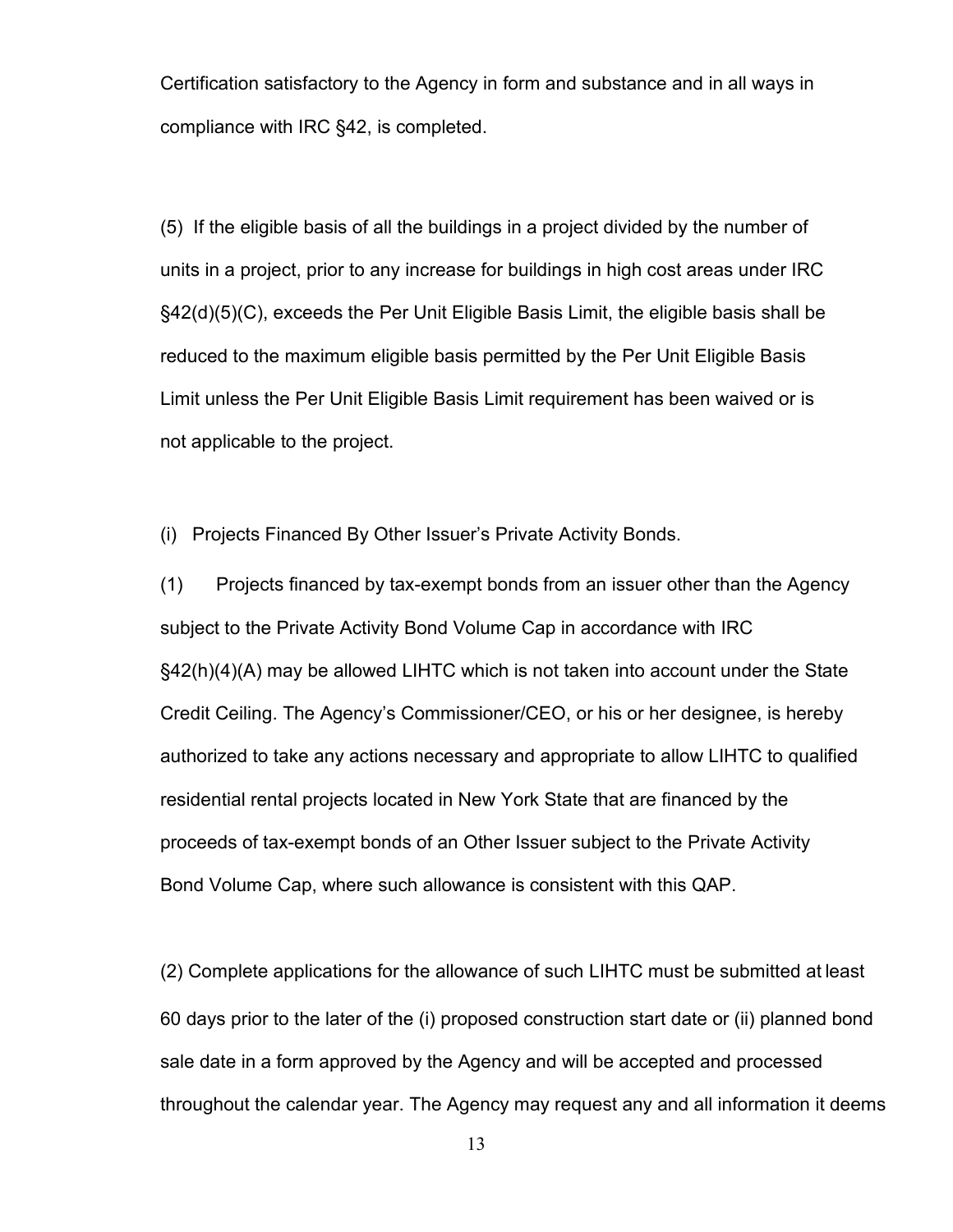necessary or appropriate for project evaluation. If, in the Agency's sole discretion, any submission is incomplete or if documentation is insufficient to complete any evaluation of the proposed project, processing will be suspended. In such instances, the Agency will notify the respective applicant of how the submission is incomplete and provide at least ten business days for the applicant to submit the requested documentation. Complete applications will be reviewed relative to criteria contained herein at §2188.5 for eligibility and public purpose. Within 60 days after receipt of a complete application the Agency will issue to the applicant a finding as to whether the application is consistent with this QAP and the amount of LIHTC for which the project qualifies pursuant to Financial Feasibility Review. If the application is consistent with this QAP, the applicant will receive processing instructions for a final allocation of credit. If the project is found to be inconsistent with this Plan, the owner will be notified of the reasons for such finding.

(3) The Agency shall charge a reasonable application fee, due at the time of application. A credit allocation fee, in a reasonable amount determined by the Agency, also is due upon request for issuance of IRS Form 8609.Not-for-profit applicants (or their wholly-owned subsidiaries) which will be the sole general partner or partners of the partnership/project owner or sole managing member or members of the limited liability company/project owner may request and be approved for deferral of payment of the application fee until the construction closing date. All fees shall be published on the Agency's website, [https://hcr.ny.gov/.](https://hcr.ny.gov/)

(4) In accordance with IRC  $\S$ 42(m)(2)(D), the issuer of the tax exempt bond financing a project is responsible for determining the dollar amount of LIHTCs which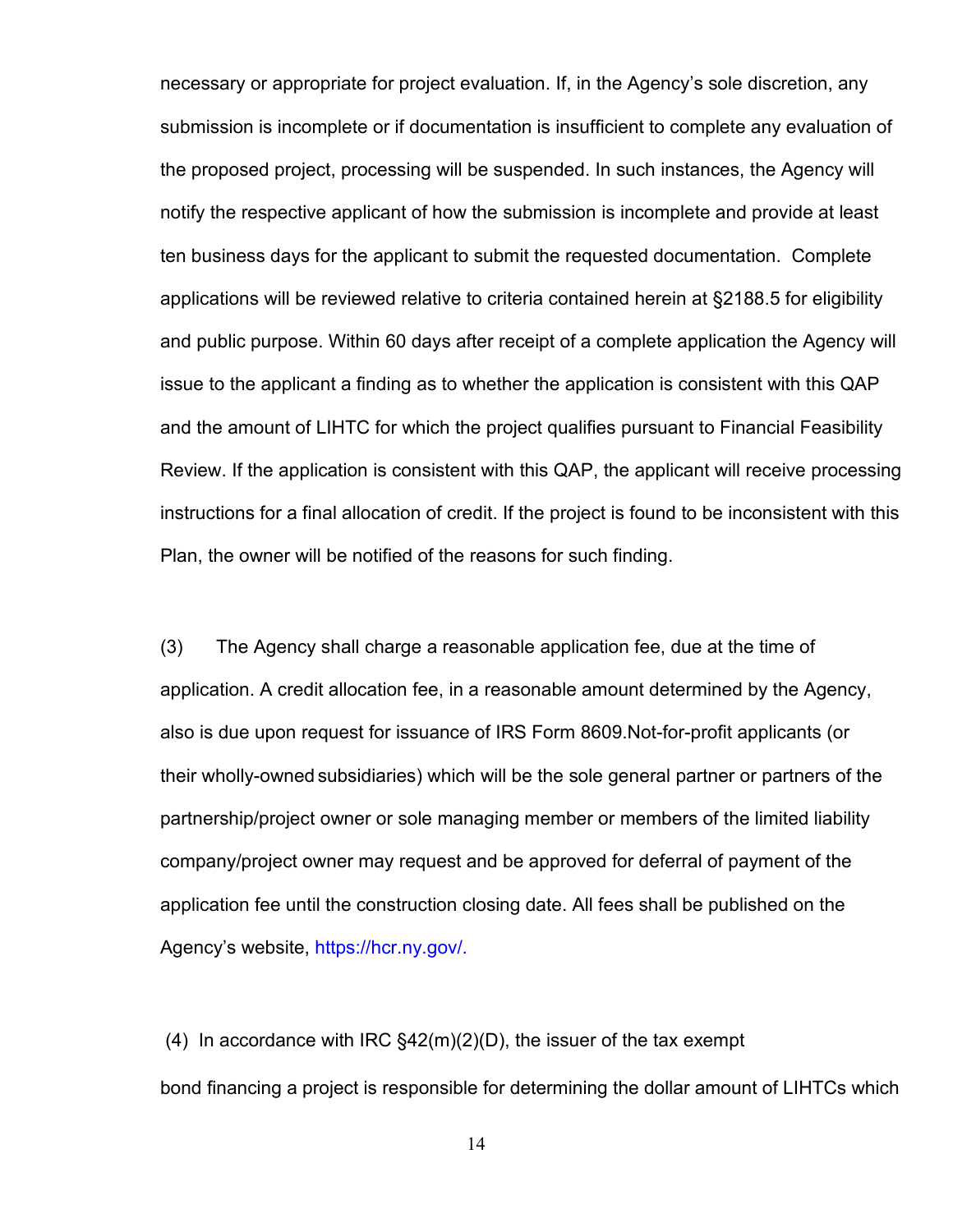is necessary for the financial feasibility of such project and its viability as a qualified lowincome housing project pursuant to Section 42(g)(1) of the Code throughout the applicable credit period. Such determination must be included in the applicant's request to the Agency for a final allocation of credit. The Agency will process requests for a final allocation of credit within 60 days after the date of receipt of all required documentation including an executed credit regulatory agreement in a form satisfactory to the Agency with proof of recording. The Agency will apply the criteria for Feasibility Review and LIHTC Underwriting, as described herein at §2188.5(d), in determining the amount for the final credit allocation with respect to such project.

(5) Regulatory Term. The regulatory requirements of projects receiving an allocation or allowance of LIHTC under the terms of this Plan are described in §2188.4 of this Plan and shall be subject to compliance monitoring as described in §2188.6 of this Plan.

(6) All applicants must meet the Threshold Eligibility Requirements listed below.

§2188.4 HFA State Credit Ceiling Credits Allowance Process

The Agency does not currently expect to receive any sub-allocation of LIHTC from the Division and therefore does not expect to allocate any competitive, 9%, credits. In the event that the Agency receives a sub-allocation, HFA will allocate the credits pursuant to the definitions, processes, procedures and requirements contained in Part 2040 of Title 9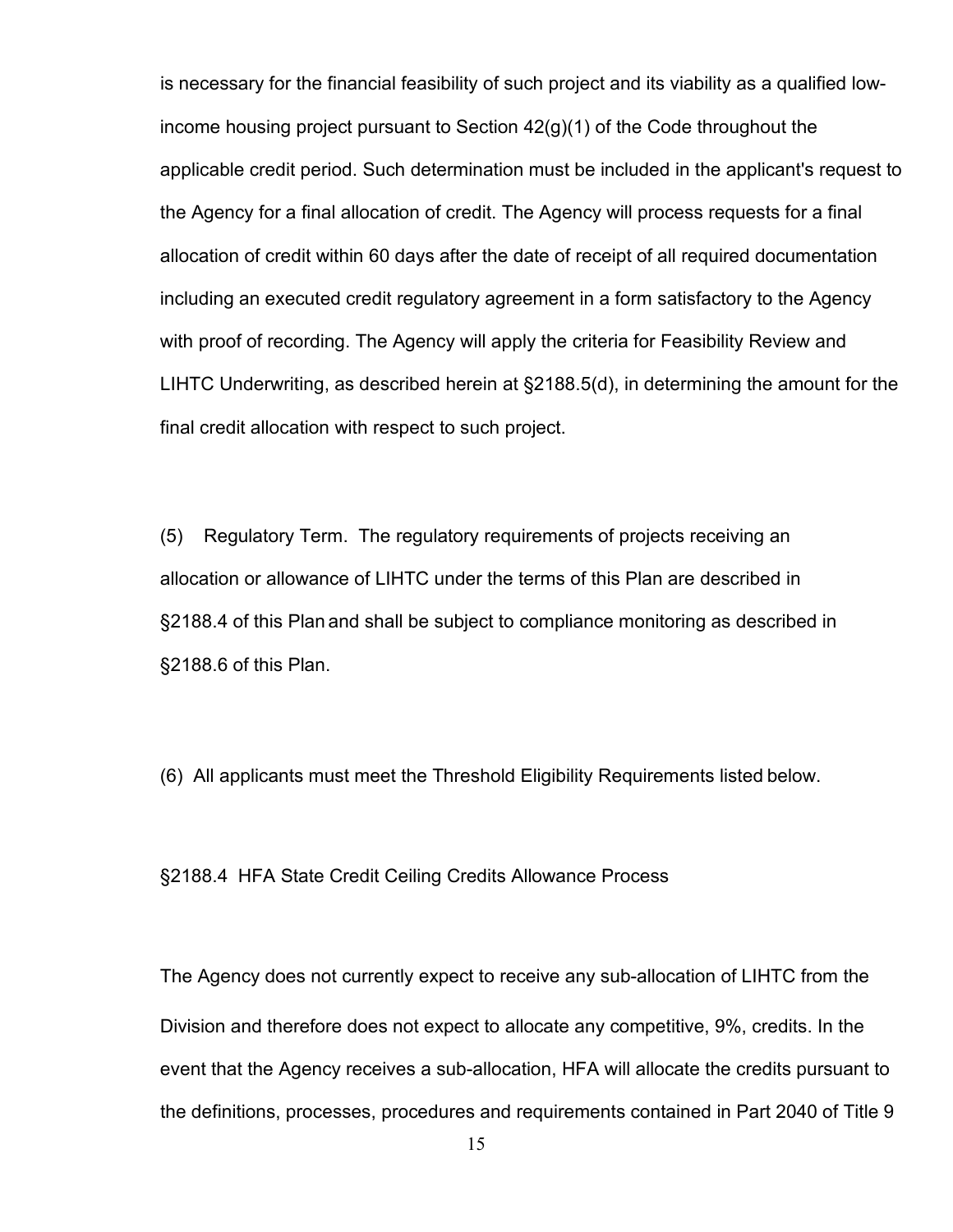of the New York Official Compilation of Codes, Rules and Regulations which is available on the agency's web site, [https://hcr.ny.gov/.](https://hcr.ny.gov/)

§2188.5 Threshold Eligibility Requirements for LIHTC Allocation.

At each stage of processing, applications will be subject to a threshold eligibility review, which will include, but not necessarily be limited to, whether the project meets the following minimum requirements:

(a) The applicant is willing to enter into a regulatory agreement with HFA requiring the project to conform to the income, occupancy and rent restrictions of IRC §42.

(b) The applicant is willing to enter into a regulatory agreement with HFA for extended low income use of the project with a minimum extended use period, ending no earlier than thirty (30) years after the project is placed in service, that is in conformance with the requirements of IRC §42, includes an agreement to waive the right to request a Qualified Contract and provides that the extended use period will not be subject to early termination pursuant to the Qualified Contract provisions of the Code.

(c) The applicant agrees to comply with all applicable federal and state fair housing laws and regulations and not to engage in any illegal discriminatory conduct including discrimination against Section 8 voucher tenants.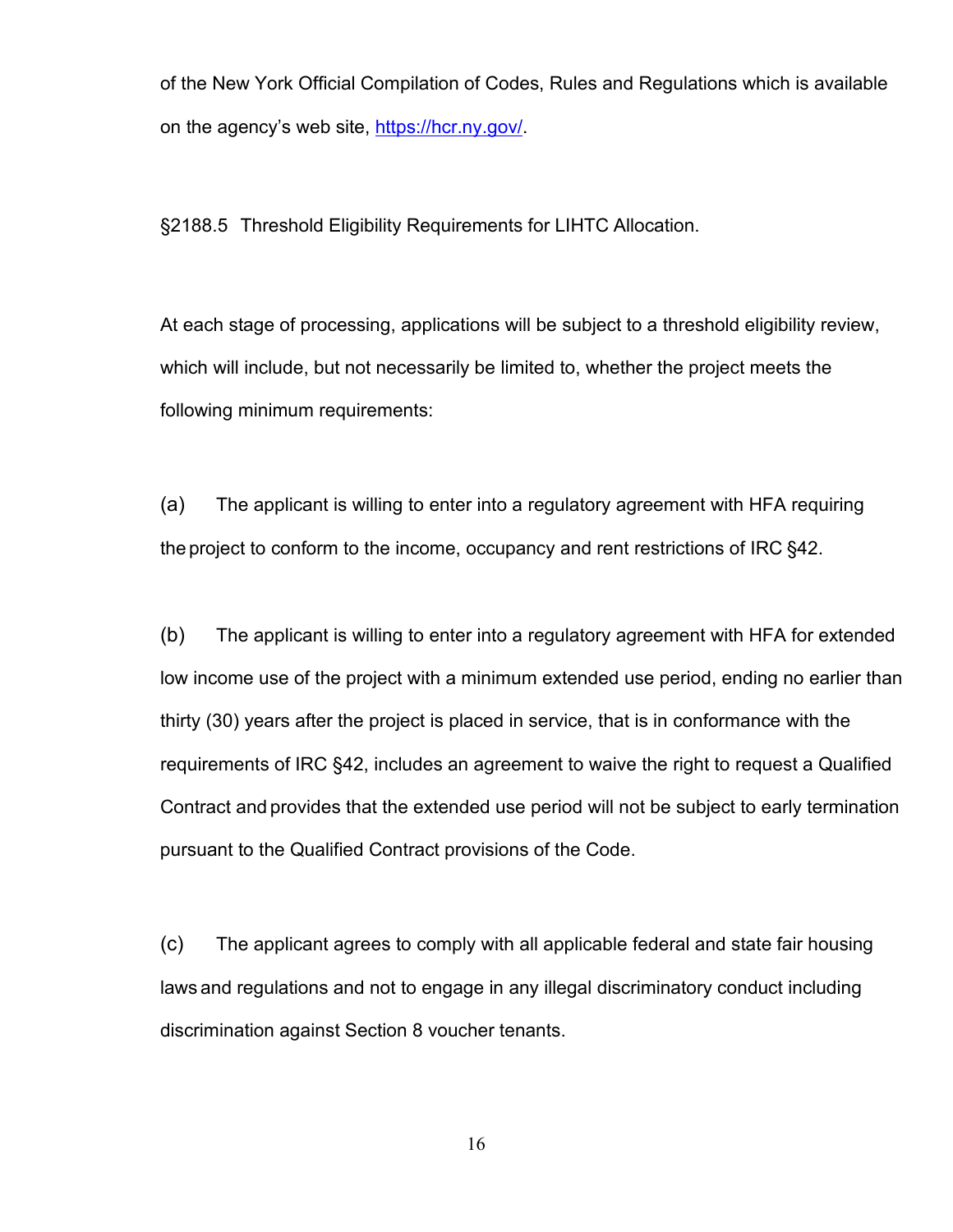(d) The project receives an acceptable Financial Feasibility Review and underwrites in accordance with the applicable HFA underwriting criteria including meeting any criteria limiting costs, fees or expenses contained in the relevant Term Sheet.

(1) If a project is being bond financed by HFA, the Financial Feasibility Review will be conducted using the standards in the Term Sheet for the program the project is being financed under.

(2) Otherwise the Financial Feasibility Review will be conducted using the standards in the most reasonably applicable Term Sheet published by the Agency.

(e) The eligible basis of all the buildings in a project divided by the number of units in a project, prior to any increase for buildings in high cost areas under IRC §42(d)(5)(B), in the applicant's request for LIHTC and/or in any Cost Certifications to support the allocationof such LIHTC, does not exceed the Per Unit Eligible Basis Limit or the eligible basis has been reduced to the maximum eligible basis permitted by the Per Unit Eligible Basis Limit under  $\S2188.3(e)(1)(ii)$ , (f)(1), and (h)(5) hereinabove. This requirement may be waived by the Members if the Members make a finding that it is in the public interest to recognize a greater amount of eligible basis per unit.

(f) The project is of the appropriate type (new construction, substantial rehabilitation, moderate rehabilitation and/or acquisition) and design needed to address the housing needs inthe area where project is located.

(g) The size of the units in the proposed project must be appropriate for the type of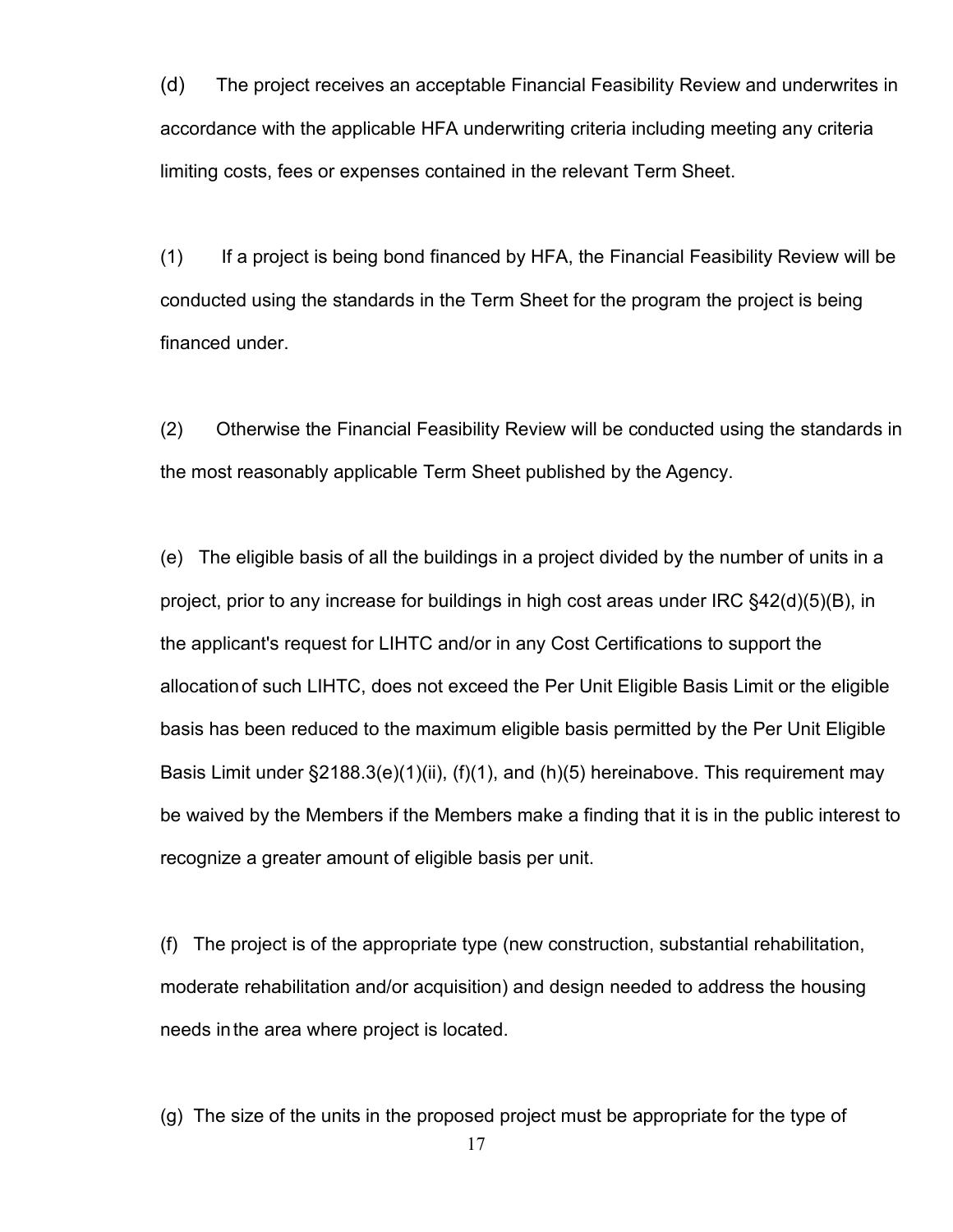occupancy proposed.

(h) The applicant has site control, consistent with the Code, for the project real estate through a lease, option, purchase contract or deed.

(i) At the time of application, the project applicant has identified all required governmental approvals necessary to construct and operate the project. At each subsequent stage of processing, the applicant must secure all required governmental approvals to construct andoperate the project.

(j) The project applicant has successfully developed and operated projects comparable to the proposed project and/or has, or will obtain, the capacity and experience to undertake, complete and operate the proposed project.

(k) The Agency has, prior to the second LIHTC underwriting, completed a credit and background review of the project developer, owner and/or manager and their principals with acceptable results.

(l) The project developer, owner and/or manager and their principals does not include anyone who has participated in a state assisted program or project, with HFA, DHCR or any other state entity, that has been determined to be out of compliance with statutes, rules, regulations, policies or agreements and has not been corrected or otherwise resolved as determined by the supervising agency. The project developer, owner and/or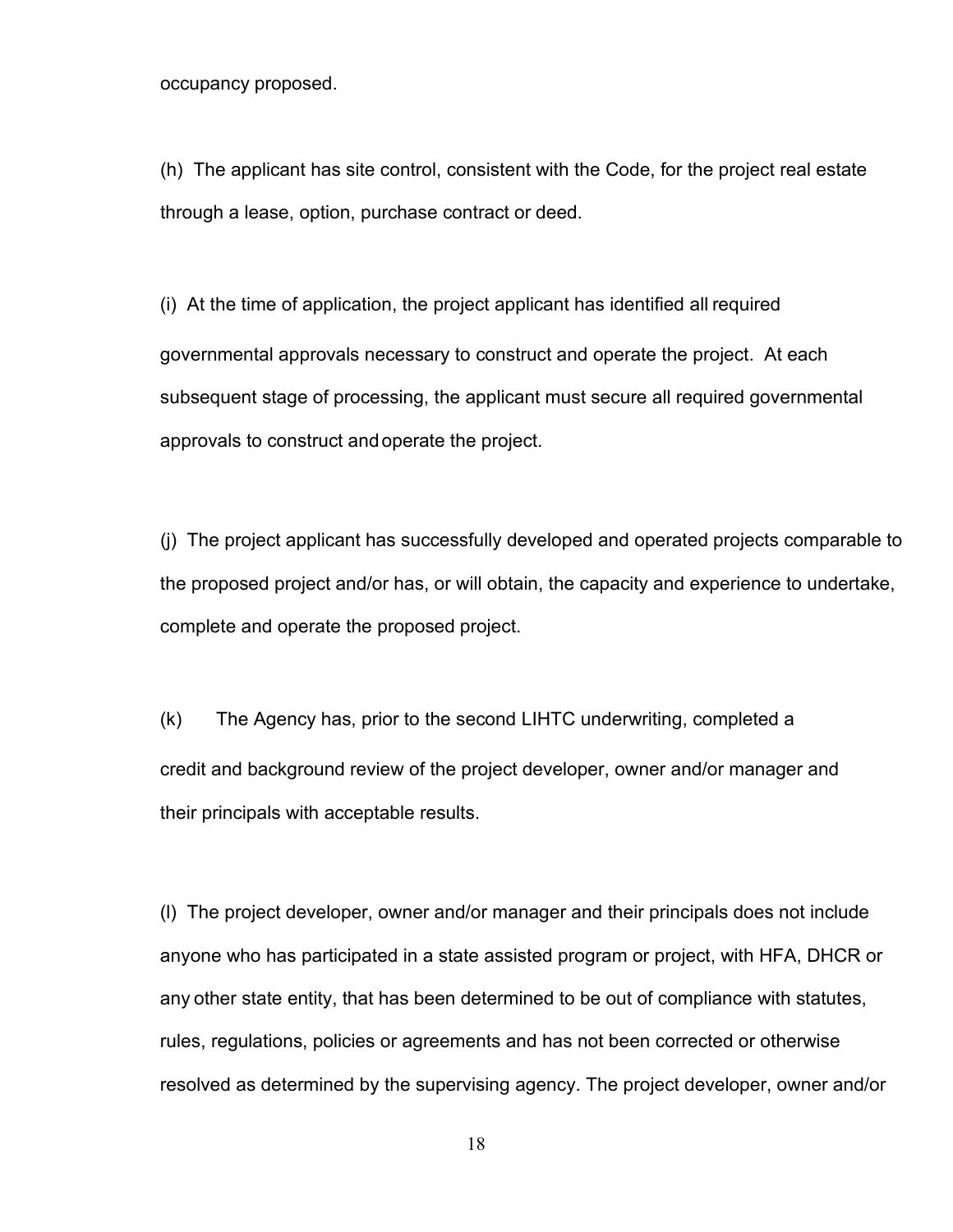manager and their principals also does not corrected include anyone who, in sole judgement of the Agency, has initiated or been the decision maker in requesting a qualified contract under §42(h)(6)(F) after the effective date of this QAP. The project developer, owner and/or manager and their principals must inform the Agency in a timely manner of any notice of non-compliance issued at any time.

(m) HFA's Due Diligence Reports include an Appraisal and/or Market Study from alicensed third party appraiser or a market study consultant, which is satisfactory in HFA's sole judgment, concerning the demand for the units to be constructed, the value of the proposed project and any other matters or issues addressed in the Due Diligence Reports.

(n) If the project developer, owner and/or manager and/or their principals have had any prior involvement with HFA, there are no unresolved LIHTC compliance or other compliance issues. The project developer, owner and/or manager and their principals must inform HFA in a timely manner of any notice of non-compliance issued at any time.

o) If the project developer, owner and/or manager and/or their principals have had anyprior involvement with any state agency financing housing, there are no outstanding defaults or compliance problems which have not been resolved to the satisfaction of the agency involved.

(p) Projects which contain both Low Income and Market Rate Units must comply with the Agency's proportionality and distribution policy unless such compliance is waived byHFA.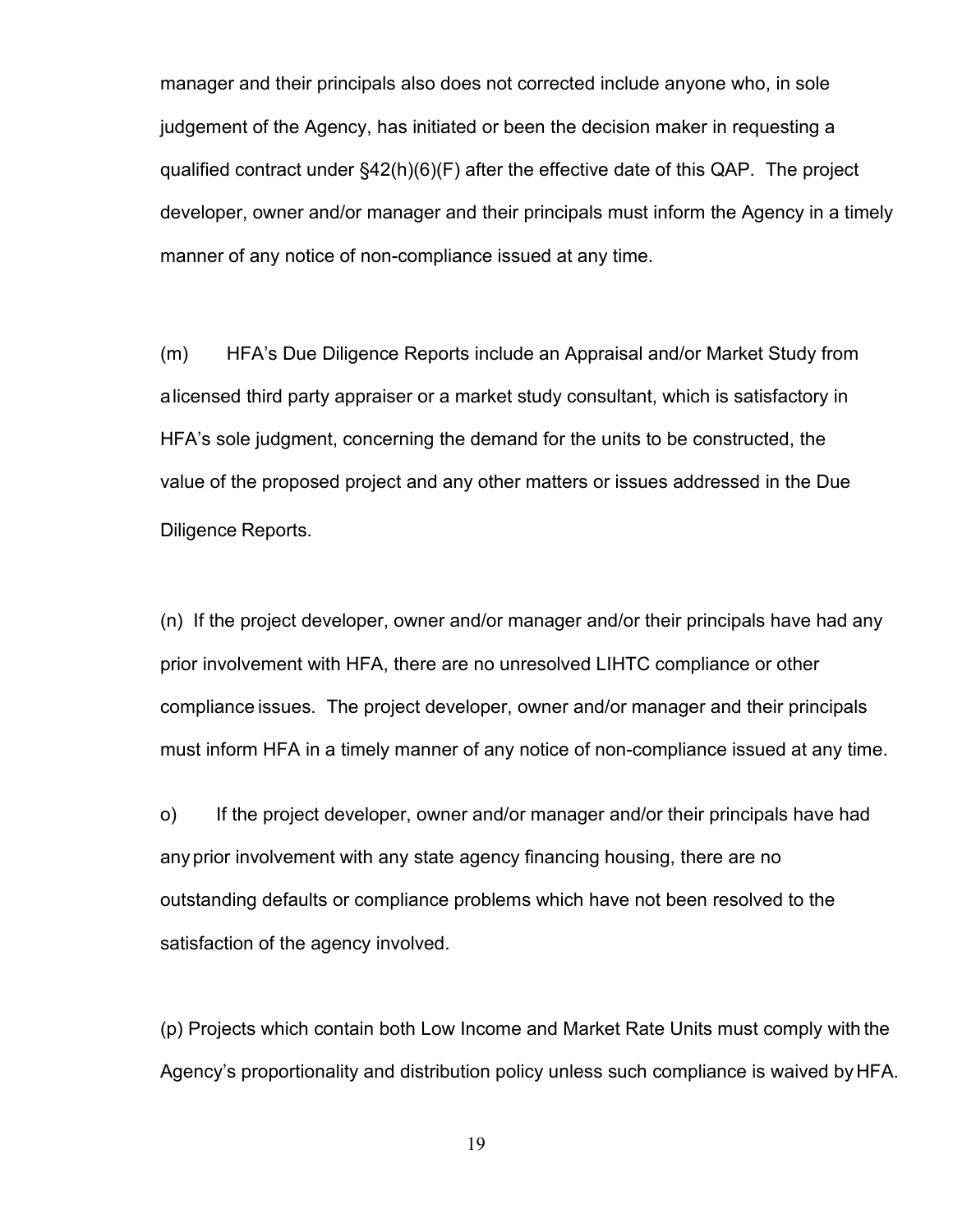(1) The Agency's proportionality and distribution policy provides that Low Income Units must be comparable to Market Rate Units; the Low Income Units must be acceptably distributed through all unit types and all floors and/or buildings in the project; and no floor and/or building should contain an undue concentration of Low Income Units.

(2) The average quality standard must be the same for the Low Income Units as for the Market Rate Units unless the Agency approves additional or modified amenities which causethe Market Rate Units to be above the average quality standard of the Low Income Units.

(3) If the Market Rate Units are above the average quality standard of the Low Income Units, the project is subject to the provisions of Code Section 42(d)(3) which reduces eligible basis where there are disproportionate standards for units and the applicant must advise the Agency, and any Cost Certification must certify, if the cost on a per square foot basis for the Market Rate Units is no more than 15% more than the cost for the Low Income Units and therefore meets the requirements of  $\S42(d)(3)(B)(i)(I)$ of the Code and is, or will be, excluded from basis pursuant to IRC §42(d)(3)(B)(i)(II).

(q) The project's design and construction must comply with green and energy efficiency and sustainable building practices and measures appropriate for the type of building proposed as set forth in the Agency's currently effective published Termsheets and other guidance. Rehabilitation projects must take into account, among other factors, cost effectiveness based on the scope of reconstruction necessary and the historic nature of the project. All projects must identify how green and energy efficiency sustainable building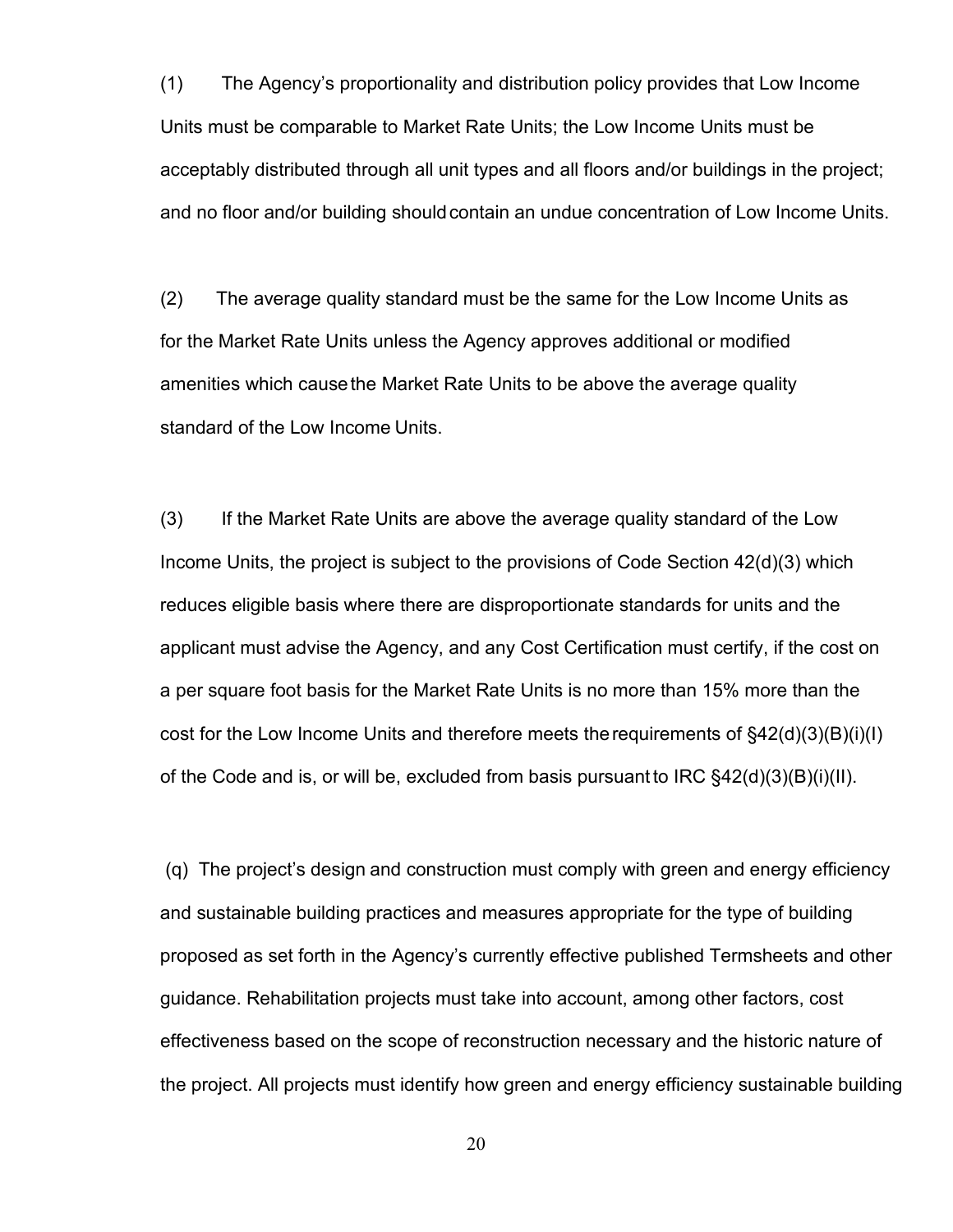requirements will be met and agree to provide, prior to construction closing, a certification from a responsible green and/or energy professional that the project will meet such requirements.

(r) All LIHTC-assisted first floor units in new construction projects without an elevator, all LIHTC assisted units in new construction projects with an elevator, and as many LIHCassisted units as feasible in adaptive reuse or rehabilitation projects shall meet Visitability Standards, except when such standards are demonstrated to be irreconcilable with federal, state or local statutes, regulations, ordinances or codes.

(s) The minimum qualified basis for rehabilitation expenditures is three times the per low income unit qualified basis amount under IRC §42(e)(3)(A)(ii)(II) in effect at the time of a project's construction closing. This requirement may be waived by the Members upon a finding that it is in the public interest to permit a lower minimum qualified basis for rehabilitation expenditures.

(t) The applicant will agree to permit HFA to commission a cost audit of all the project related costs, agree to permit the Agency to commission an energy and green performance audit and include a provision in all contracts with contractors, design professionals and consultants that permits the Agency's auditors to examine the books and records relevant to the project.

(u) The project applicant agrees not to contract for any services related to the project with any entity on any Federal or New York State debarment list and include a provision in all contracts related to the project barring the participation of entities on such lists.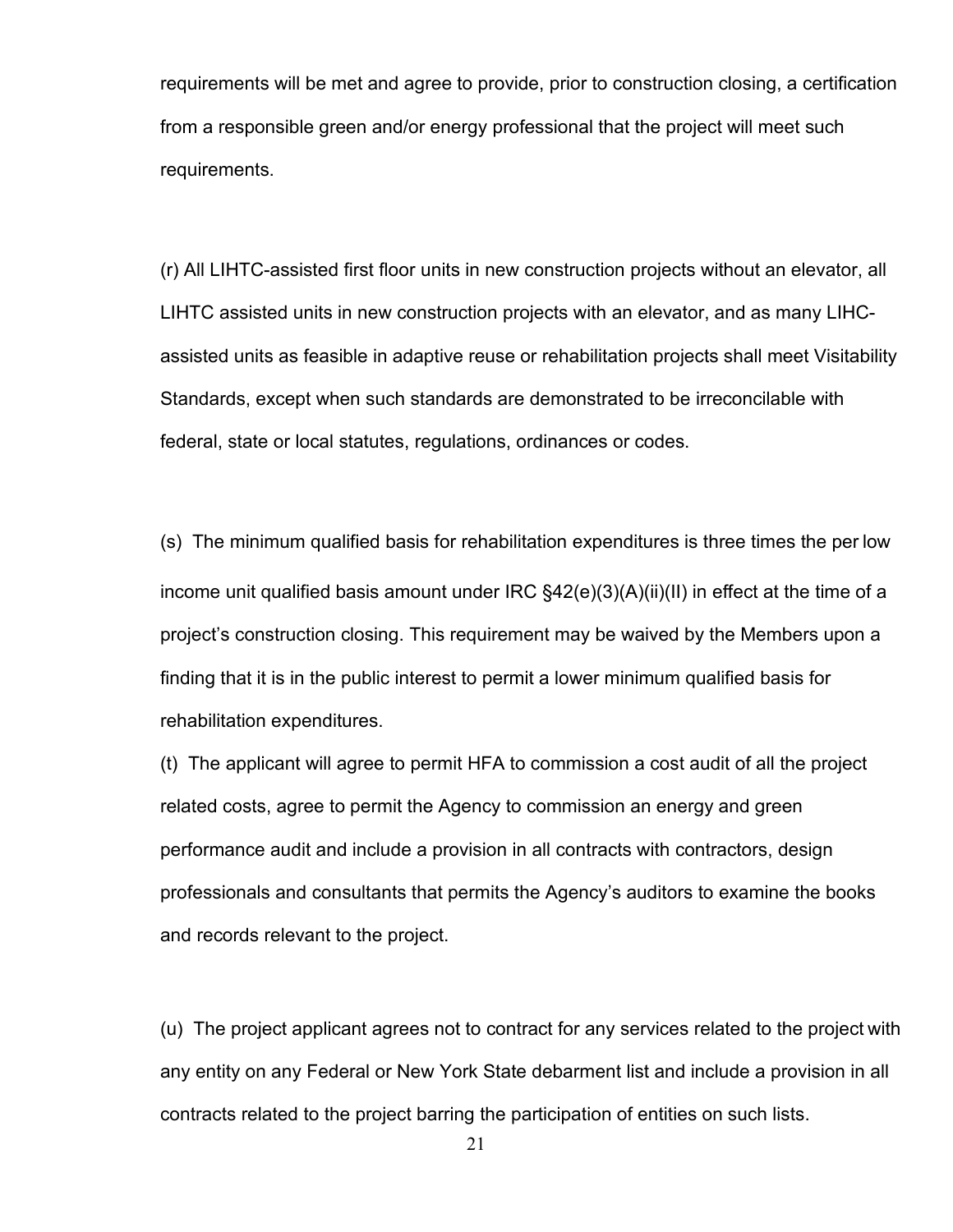(v) The project applicant, developer, owner, general contractor and/or manager and their principals are in compliance with all relevant federal, New York State, Division, Agency policies and requirements, and local laws and regulations, including but not limited to the prohibition against discriminating against Section 8 Housing Choice Voucher holders, nondiscrimination and marketing policies, guidelines and requirements.

§2188.6 Scoring Criteria for State Credit Ceiling LIHTC Allocation.

If HFA receives a sub-allocation of credits, all projects applying for a State Credit Ceiling LIHTC Allocation shall be evaluated in accordance with the Definition, Process, Threshold Eligibility Requirements, General, and Scoring Criteria contained in Title 9, Part 2040 of the New York Codes, Rules and Regulations (NYCRR) (the "DHCR QAP") which is available on the agency's web site, [https://hcr.ny.gov/.](https://hcr.ny.gov/)

§2188.7 Procedures for Monitoring of Projects.

(a) With respect to each project to which the Agency has allocated or allowed LIHTC, the owner of the project shall be required to execute a Regulatory Agreement, which outlines the program requirements. The Regulatory Agreement will be recorded as a restrictive covenant binding all subsequent owners and managing agents of the project.

(b) LIHTC Monitoring Officer. All HFA administrative functions related to the operation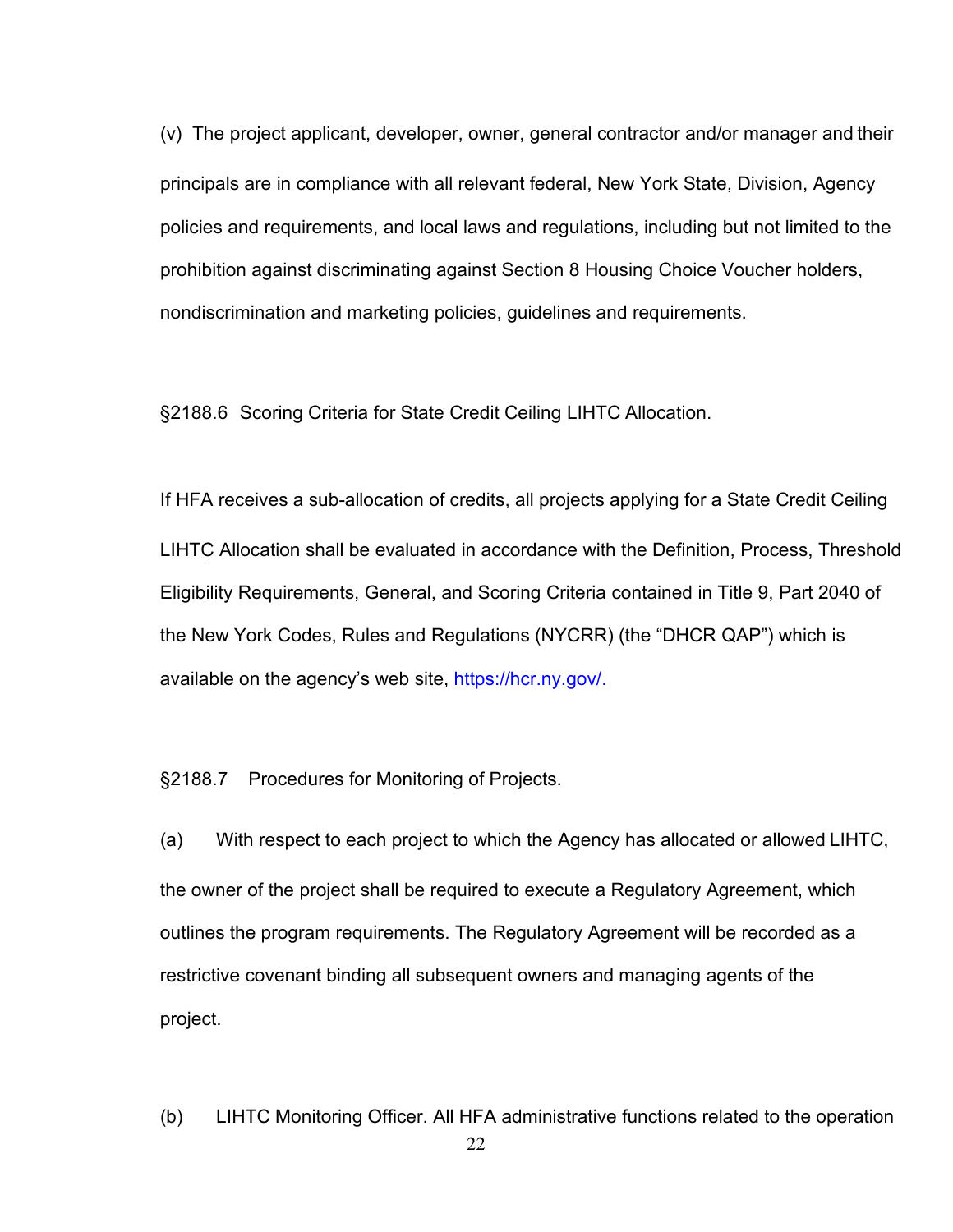of qualified low-income buildings shall be the responsibility of the monitoring officer who, unless otherwise designated by the Commissioner/CEO, shall be the Senior Vice President for Statewide Asset Management. The monitoring officer will be responsible for enforcing all regulatory agreements and reporting noncompliance to the IRS. All correspondence and/or legal notices should be addressed to the attention of the low-income housing monitoring officer at HFA's Office of Housing Operations/Statewide Asset Management.

 $(c)$  Section  $42(m)(1)(B)(iii)$  of the Code mandates that state housing credit agencies monitor all placed in service tax credit developments for compliance with the provisions of Section 42. The Code also mandates that the state housing credit agencies notify the Internal Revenue Service of any instance of noncompliance through the issuance of IRS Form 8823. Although the Agency is responsible for monitoring the owner's compliance with the Code, it is expressly understood that this responsibility does not and will not make the Agency liable in any manner whatsoever for any noncompliance by the owner.

(d) Monitoring Fees:

(1) A reasonable annual monitoring fee will be charged by the Agency and will vary depending on the type and size of the project.

(2) The monitoring fee for any project financed by HFA shall be included in the Agency's normal financing servicing fee for the applicable financing program as specified in the appropriate financing documents.

(3) If HFA does not provide permanent financing to a project for which it allocates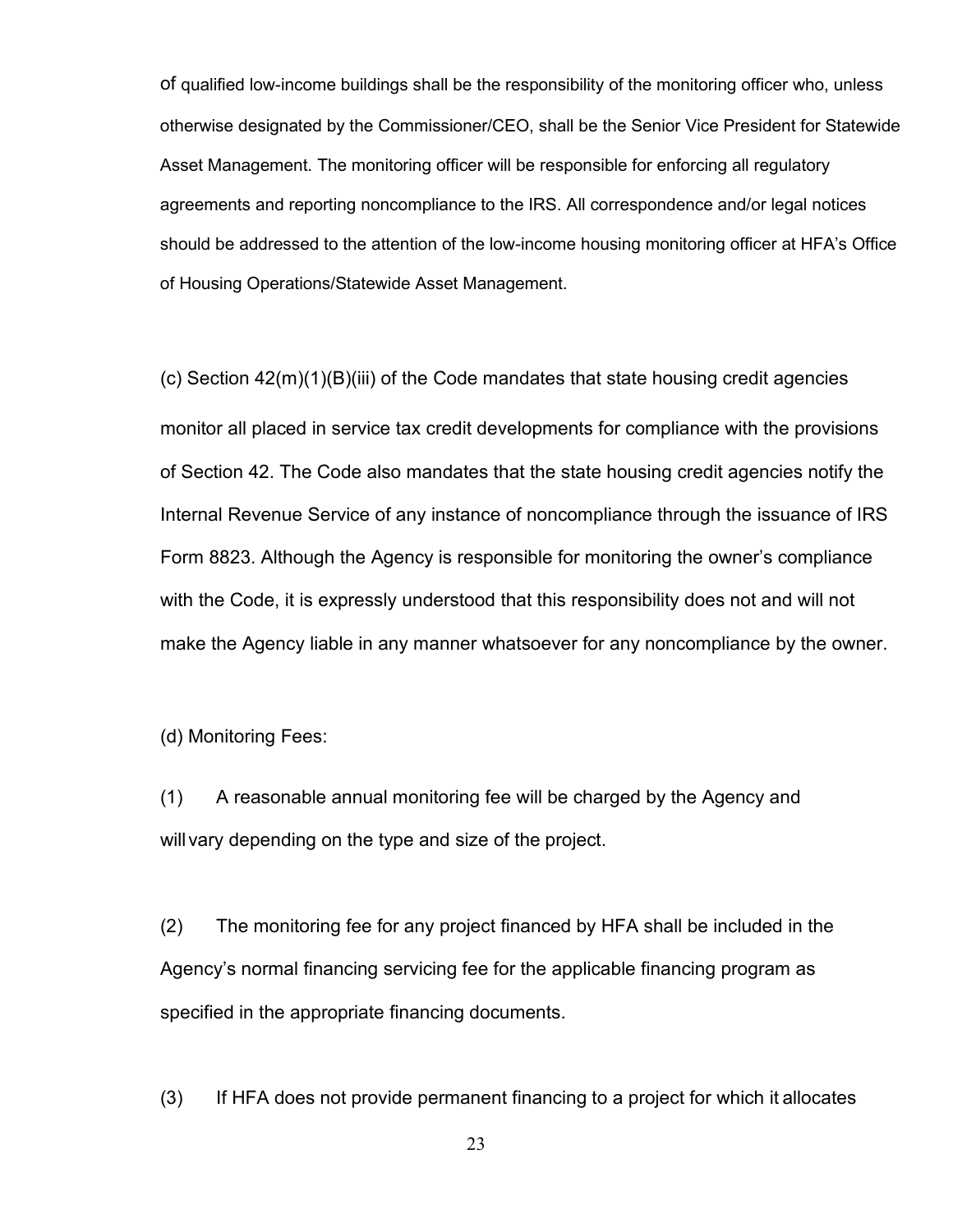LIHTC, or if the permanent financing of a project is prepaid, or the Agency otherwise is no longer entitled to a fee for servicing such financing, the Agency shall charge a monitoring fee based on the Agency's estimate of the costs associated with monitoring the project. The Agency reserves the right to adjust monitoring fees based on administrative or other cost increases to monitor overall compliance.

(e) Required Staff Training:

(1) The Agency mandates applicants to require management staff administering any project which may receive an allocation of LIHTC to complete a certification program from an entity acceptable to the Agency on Low Income Housing Tax Credit compliance before the project is placed in service.

(2) All project management plans must include a requirement that appropriate staff administering any project containing Low Income Units shall receive training and certification at the commencement of employment and refresher training in LIHTC compliance as necessary, not less than every five years.

(f) Recordkeeping and Record Retention.

(1) Recordkeeping. The Regulatory Agreement shall provide that the owner of the project is required to keep records for each building with respect to which LIHTC has been allocated orallowed that show for each year in the "compliance period" (as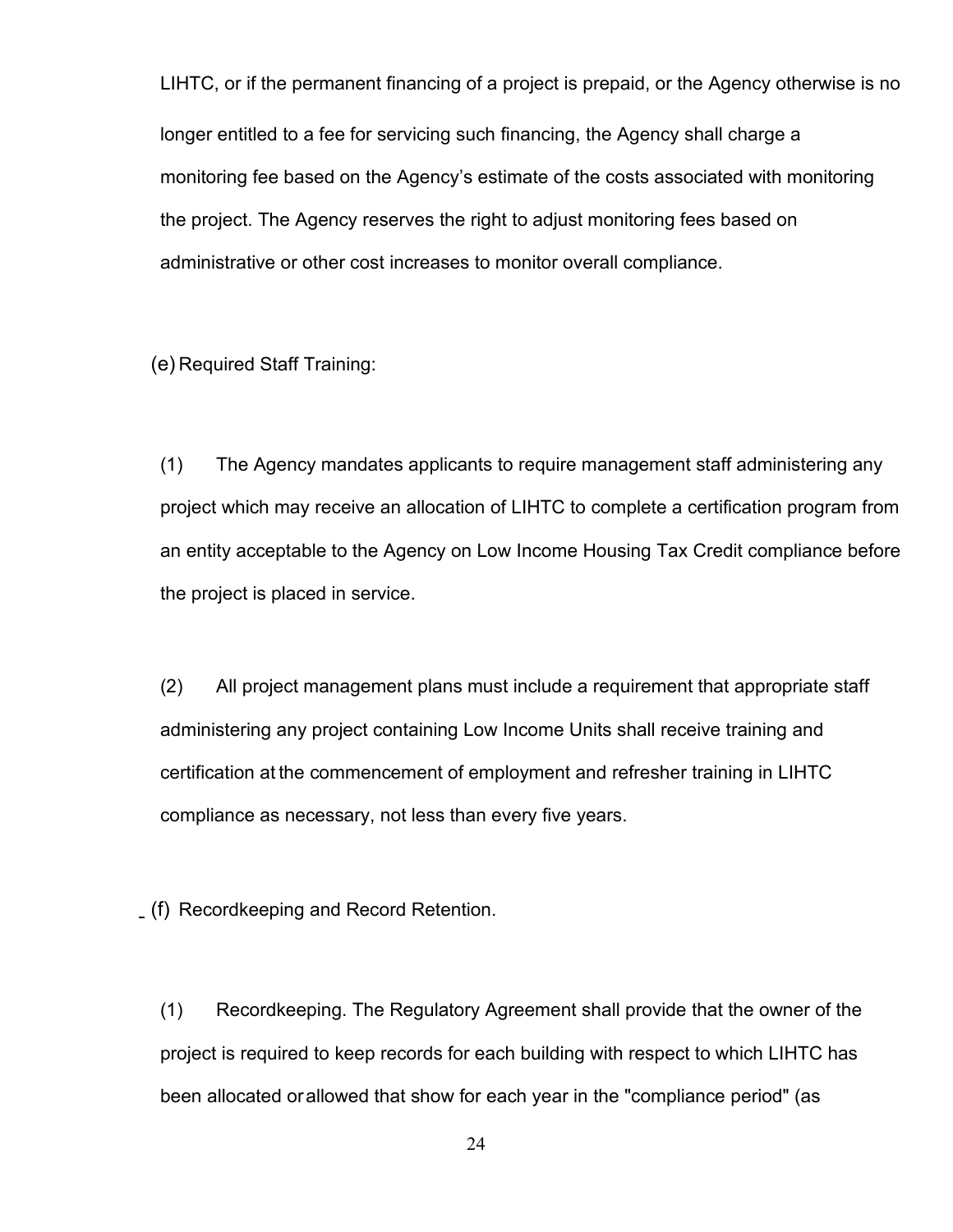defined in Code Section 42(i)(1)):

(i) The total number of residential rental units in each building (including the number of bedrooms and the size in square feet of each residential rental unit);

(ii) The percentage of residential rental units in each building that are Low Income Units (as defined in Code Section 42(i)(3));

(iii) The rent charged on each residential rental unit in each building (including any utility allowances);

(iv) The Low Income Units vacancies in each building and information that shows when,and to whom, the next such available units were rented;

(v) The annual income certification and recertification of each tenant of a Low Income Unitin the project if a waiver has not been granted under §2188.7(h) below;

(vi) Documentation to support the income certification and recertification made by each tenant of a "Low Income Unit" (for example, a copy of the tenant's federal income tax return, Forms W-2, or verifications of income from third parties such as employers or state agencies paying unemployment compensation), in accordance with Section 1.42-5(b)(1)(vii) of the applicable IRS regulations;

(vii) The "eligible basis" (as defined in Code Section 42(d)) and the "qualified basis" (as defined in Code Section 42(c)) of each building, at the end of the first year of the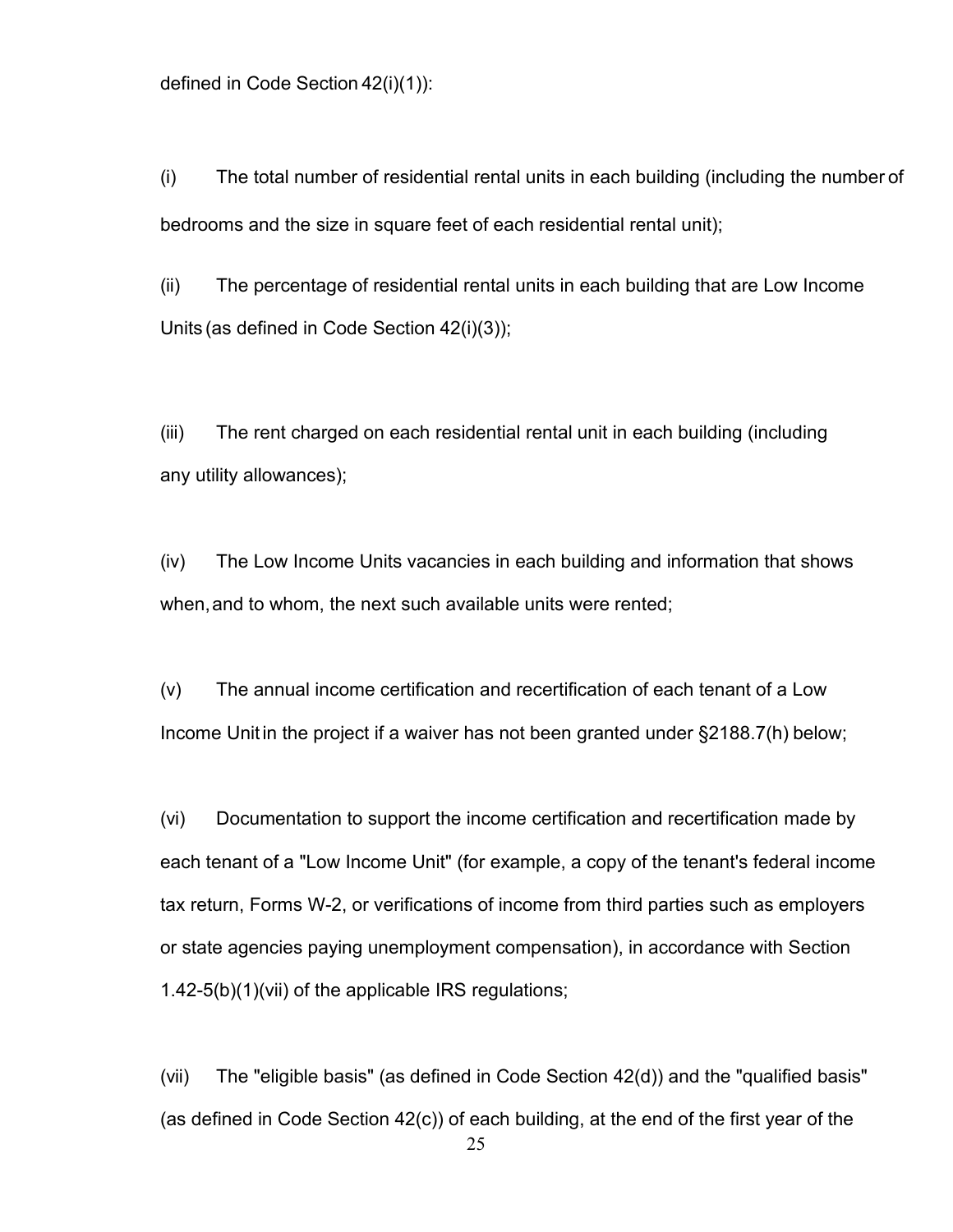"credit period" (as defined in Code Section 42(f)(1)), the placed in service date of each building, the applicable fraction chart for each building, list of services and amenities offered to all residential tenants with corresponding fee charges, if any, and a copy of the IRS Form 8609;

(viii) The character and use of the nonresidential portion of the building included in the building's "eligible basis";

(ix) In a format acceptable to the Agency, the data elements specified by the Agency that are necessary for the Agency to meet its reporting requirements under Section 36, Collection of Information on Tenants in Tax Credit Projects, of Title I of the United State Housing Act of 1937; and

(x) Such other information as the Agency may reasonably request from time to time.

(2) Record Retention. The Regulatory Agreement shall provide that the owner of the project shall retain the foregoing records for at least six years after the due date (including any extensions for any filings required to be made by the owner with the Internal Revenue Service or its successor agency) for that year, except that the records for the first year of the "credit period" shall be retained for at least six (6) years after the due date (including any extensions for any filings required to be made by the owner with the Internal Revenue Service or its successor agency) for the last year of the "compliance period."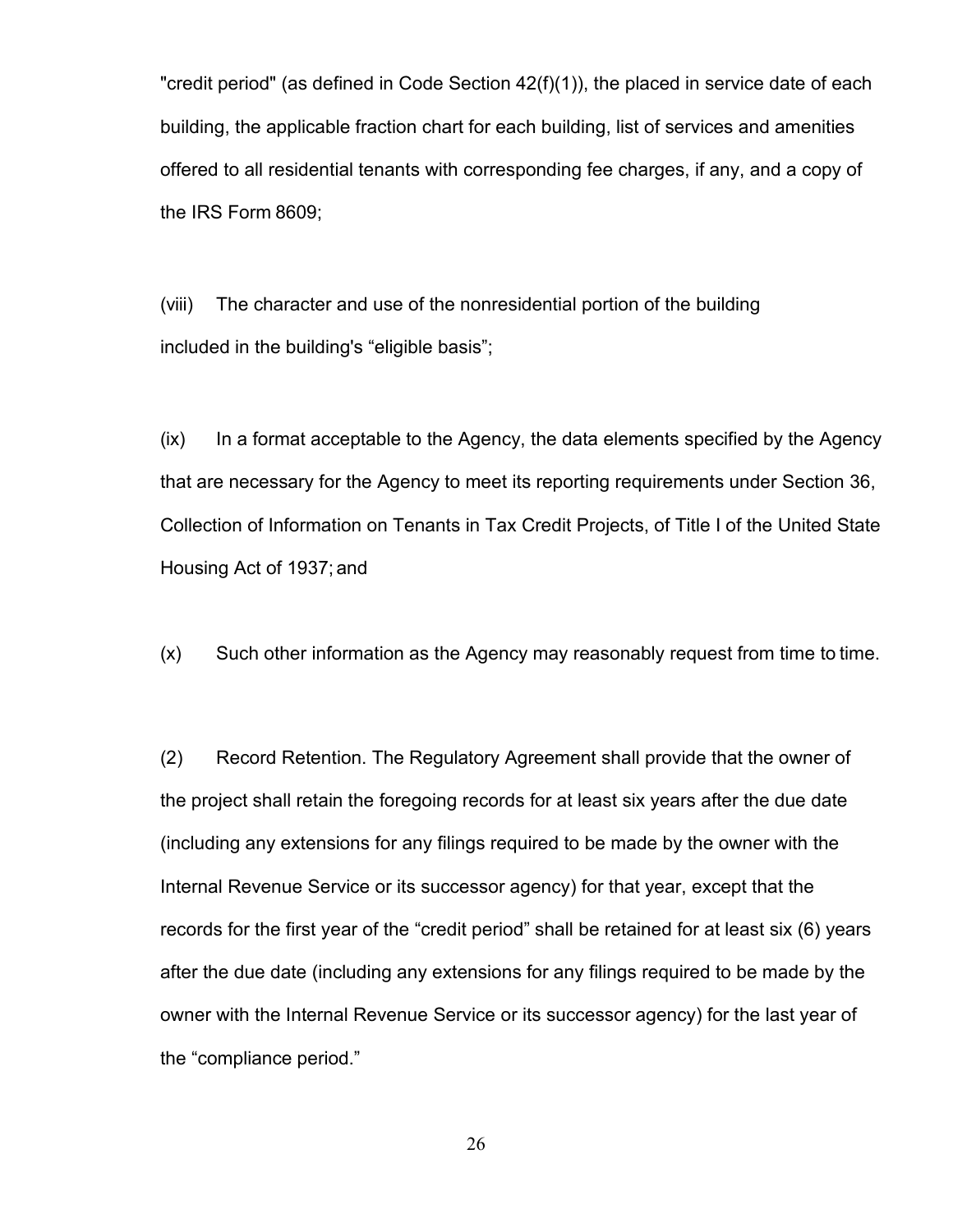(3) Inspection Record Retention. The Regulatory Agreement shall provide that the owner of the project shall retain the original local health, safety, or building code violation reports or notices that were issued by the State or local government unit responsible for making local health, safety, or building code inspections for the Agency's inspection under §2188.7(i) below. Retention of the original violation reports or notices is required until the later of when the Agency reviews the violation reports or notices and completes its inspection under §2188.7(i) below or when the violation is corrected.

(g) Certification, Inspection and Review.

(1) Certification period. Annual certifications shall be submitted for all projects for which final credit allocation has been issued and shall be submitted annually for the period during which the project is subject to regulation under the code. The owner of a low-income housing project shall certify annually under the penalty of perjury that the project or building is in compliance with all applicable State and Federal laws, regulations, procedures, policies and contractual obligations in a form approved by HFA.

- (2) The project meets the requirements of:
- (i) whichever minimum set-aside test was elected for the project and

(ii) if applicable to the project, the 15-40 test under IRC  $\S$ 42(g)(4) and IRC §142(d)(4)(B) for "deep rent skewed" projects.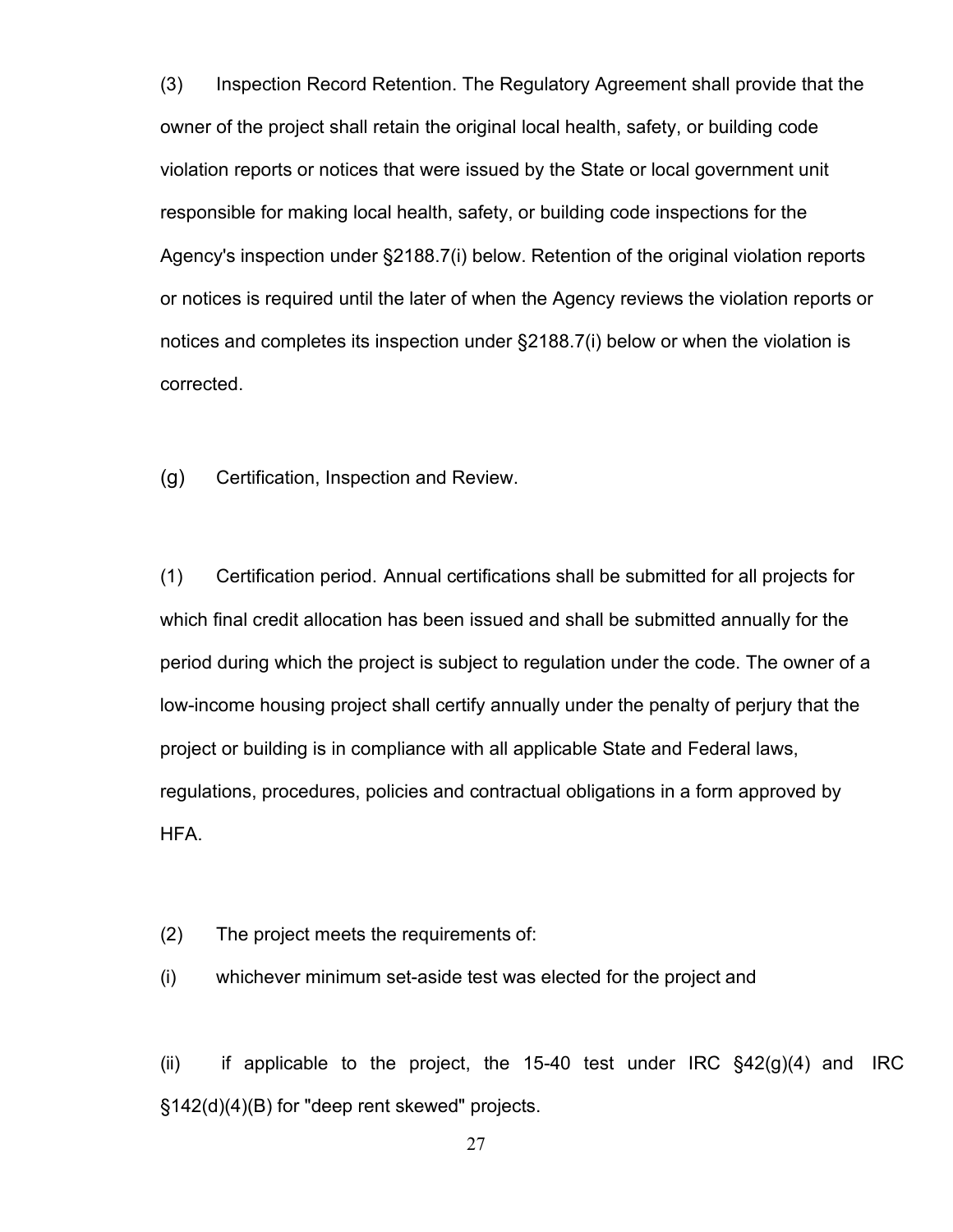(3) There was no change in the "applicable fraction" (as defined in IRC §42(c)(1)(B)) of any building in the project, or that there was a change, and a description of the change.

(4) The owner has received an annual income certification from each tenant of a Low Income Unit and documentation to support that certification, or, in case of a tenant receiving Section 8 housing assistance payments, a statement from a public housing authority described in paragraph (b)(1)(vii) of Section 1.42-5 of the IRS regulations, if a waiver has not been granted pursuant to §2188.7(h) below.

(5) Each Low Income Unit in the project is rent restricted within the meaning of IRC §42(g)(2).

(6) All units in the project are and have been for use by the general public and used on a nontransient basis (except for transitional housing for the homeless provided under IRC §42(i)(3)(B)(iii)).

(7) Each building in the project is and has been suitable for occupancy, in compliance withall applicable local health, safety, and building codes and the State or local government unit responsible for making local health, safety, or building code inspections did not issue a violation report for any building or low-income unit in the project. If a violation report or notice was issued by the governmental unit, the owner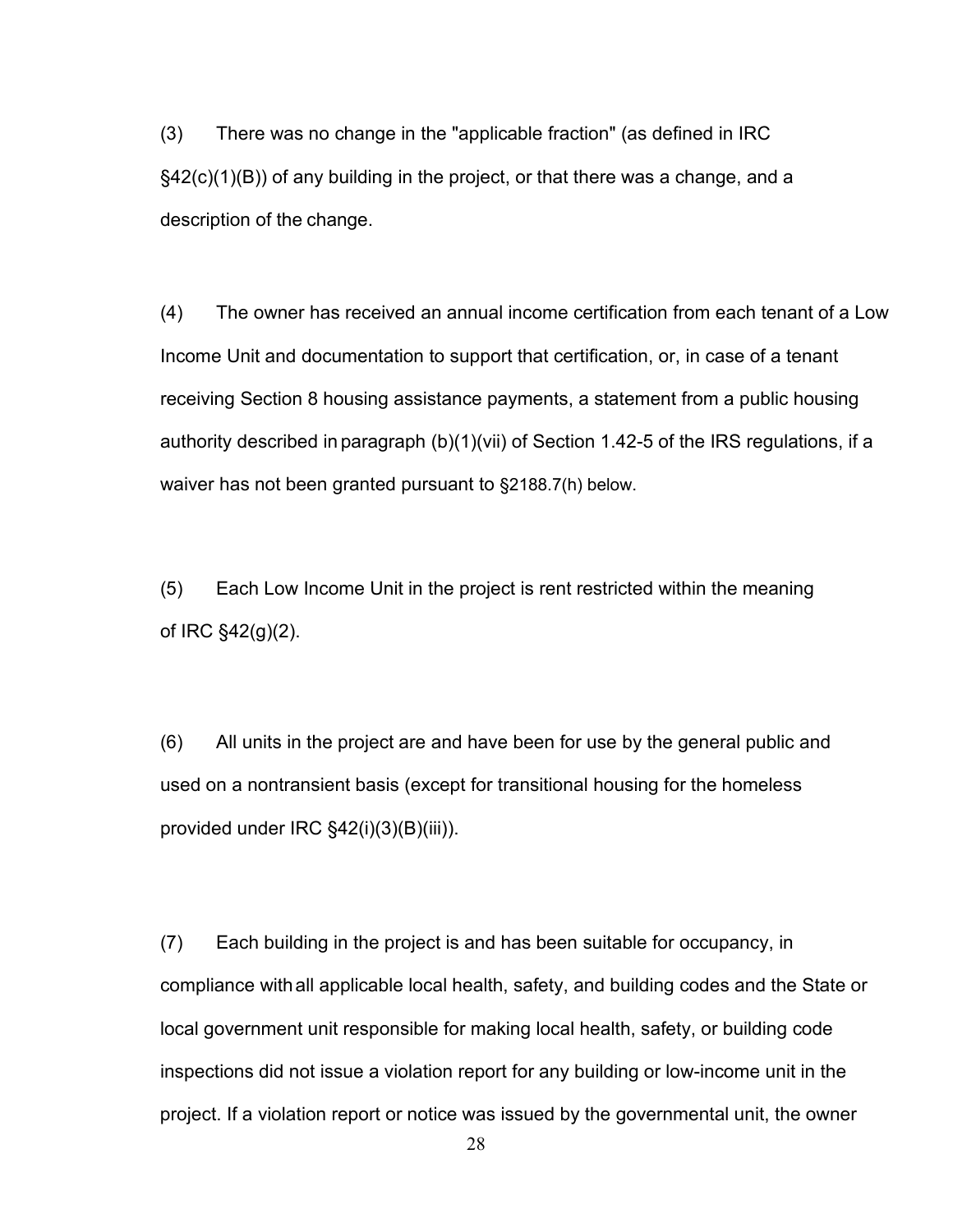must either attach a statement describing the nature of the violation(s) or a copy of each violation report to the Owner's Certification. The owner must also indicate whether the violation has been corrected.

(8) There has been no change in the "eligible basis" of any building in the project or, if there has been a change, the nature of the change.

(9) All tenant facilities included in the "eligible basis" of any building in the project, such as swimming pools, other recreational facilities, and parking areas, are provided on a comparable basis without charge to all tenants in the building.

(10) If and when a Low Income Unit in the building became vacant during the year, reasonable attempts were or are being made to rent that unit or the next available unit of comparable or smaller size to a tenant having a qualifying income before any units in the building were or will be rented to tenants not having a qualifying income; except, in the case of a deep rent skewed project, if and when a Low Income Unit in the building became vacant during the year, reasonable attempts were or are being made to rent that unit or the next available Low IncomeUnit in the building to a tenant having a qualifying income before any Low Income Units in the building were or will be rented to tenants not having a qualifying income.

(11) If the income of the tenant of a Low Income Unit in the building increased above 140% of the applicable income limitation elected pursuant to IRC  $\S$ 42(g)(1), then, pursuant to IRC §42(g)(2)(D)(ii), the next available unit of comparable or smaller size in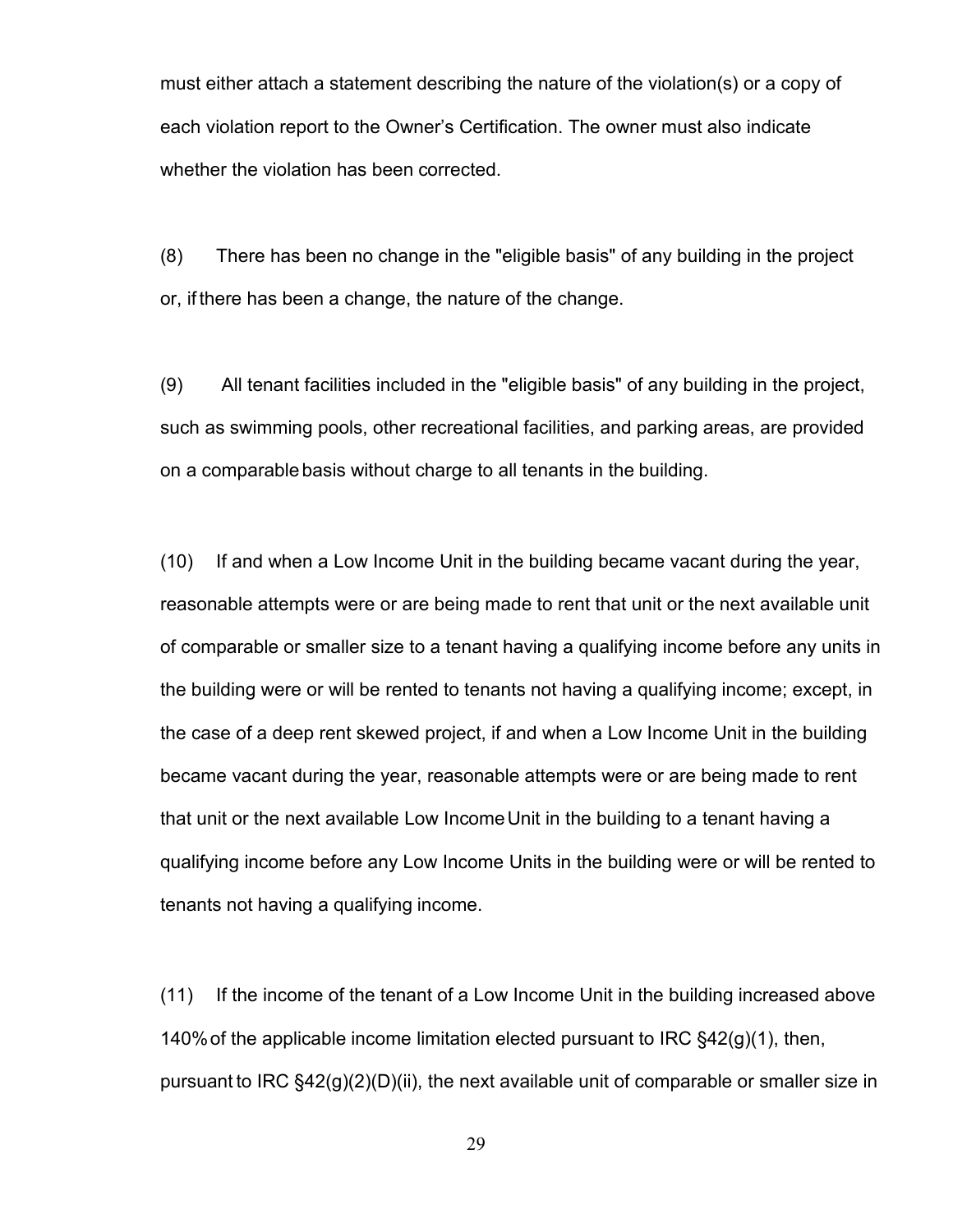the building was or will be rented to a tenant having a qualifying income; except that in the case of a deep rent skewed project, if the income of a tenant of a Low Income Unit increased above 170%of the income limitation applicable to the project pursuant to the election made under IRC  $\S42(q)(1)$ , then the provisions of IRC  $\S42(q)(2)(D)((ii)$  with respect to the occupation of any Low Income Unit in the building by a new resident were or will be applied.

(12) An "extended low income housing commitment" as defined in IRC §42(h)(6), was in effect (for buildings subject to IRC §7108(c)(1) of the Revenue Reconciliation Act of 1989) which includes the requirement that the owner cannot refuse to lease a unit in the project to an applicant because the applicant holds a voucher or certificate of eligibility under Section 8 of the United States Housing Act of 1937.

(13) The project is in compliance with the Code, including any Treasury Regulations, this QAP, all other applicable laws, rules and regulations and, if applicable, with the HFA Regulatory Agreement.

(14) If applicable, the owner received its credit allocation from the portion of the state ceiling set-aside for the project involving a qualified nonprofit organization under IRC §42(h)(5) and its nonprofit entity materially participated in the operation of the development within the meaning of Section 469(h) of the Code.

(15) The owner has not refused to lease a unit in the project to any holder of a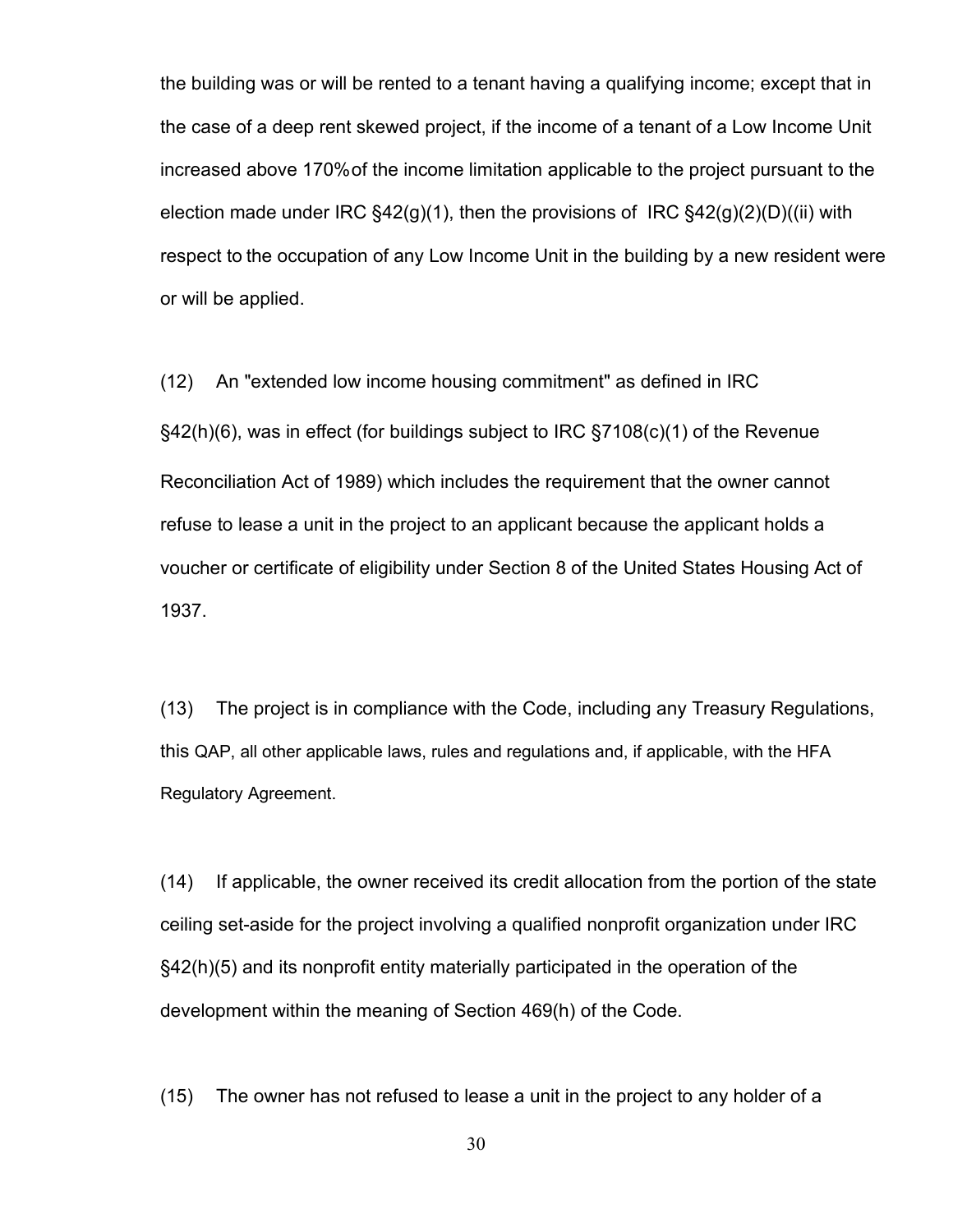voucher or certificate of eligibility under Section 8 of the United States Housing Act of 1937 because of the status of the prospective tenant as such a holder.

(16) There has been no finding of discrimination under the Fair Housing Act, 42 U.S.C.

36013619, against the project. A finding of discrimination includes an adverse final decision by the Secretary of the Department of Housing and Urban Development (HUD), 24 CFR 180.680, an adverse final decision by a substantially equivalent state or local fair housing agency, 42 U.S.C. 3616a(a)(1), or an adverse judgment from a federal court. All Owner's Certifications shall be reviewed for compliance with the requirements of Section 42 and retained by the Agency for not less than three years from the end of the calendar year in which the Agency receives the certifications.

(i) Waiver of Annual Tenant Income Recertification Requirement. Annual tenant income recertifications requirements are waived for any project where all the tenants are income qualified for any year if during such year no residential unit in the project is occupied by a new resident whose income exceeds the applicable income limit. The Agency reserves the right, at its discretion, to continue requiring annual income recertifications, or to reinstate annual recertification requirements. All 100% tax credit projects monitored under this QAP must seek HFA's written concurrence prior to implementing waivers of the tenant income recertification requirement. Guidelines and protocols to be followed for obtaining HFA's concurrence are posted on the Agency's website.

31 (j) Inspection and Review. The Regulatory Agreement shall provide that the Agency shall have the right to perform inspections and reviews necessary and convenient for project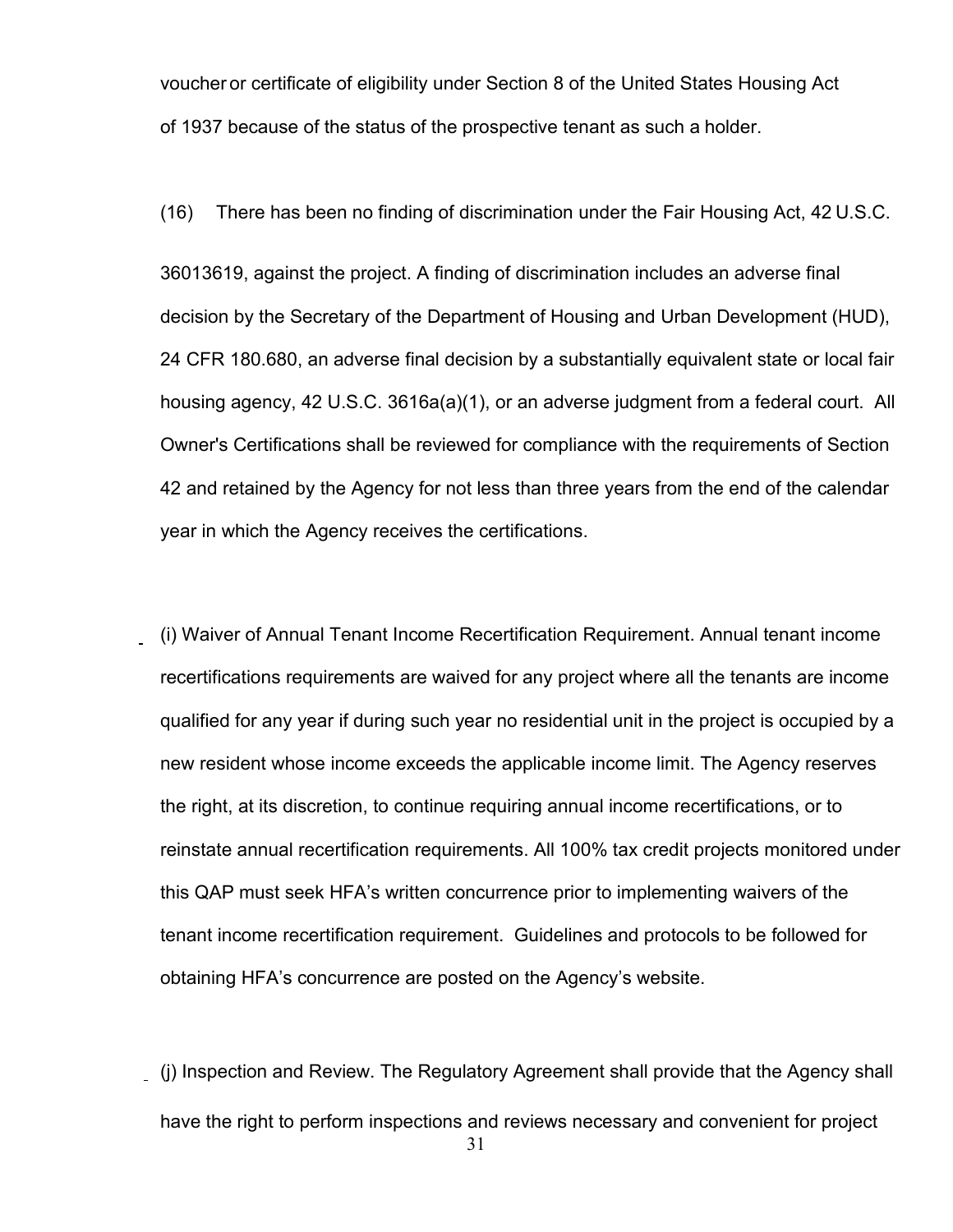monitoring, and the project owner and the employees and agents thereof shall cooperate with the Agency with respect to such inspections and reviews, and shall facilitate audits of the Project during and through the end of the compliance period. Such audits may include physical inspection of any building in the project and any individual Low Income Unit in any building in the project. The Regulatory Agreement shall further provide that the project owner shall include provisions in the lease given to each low income tenant requiring the tenant to permit inspection of the Low Income Unit by the authorized representatives of the Agency in compliance with the provisions of the Code and this Plan. Such audits, site visits, and physical inspections shall be performed at least as often as required by the Code, and may be as frequent as deemed necessary and appropriate by theAgency in its sole discretion. The audits may also include review of the owner's records as described in the record keeping section herein.

(k) In addition to the inspections described above, the Regulatory Agreement shall provide that HFA shall have the right to perform, upon reasonable notice, an on site inspection of any LIHTC project at least through the end of the compliance period and, to the extent deemed applicable by the Agency, the extended use period, in order to implement and/or enforce any provision of the QAP or the Code.

(l) Notification of Noncompliance.

(1) Notice to Owner. The Regulatory Agreement shall provide that the Agency shall notify the owner promptly in writing if the Agency does not receive the certification described in §2188.7 (f) and (h) of this Plan, or is not permitted to inspect the tenant income documentation, or discovers by inspection, review, or in any other manner, that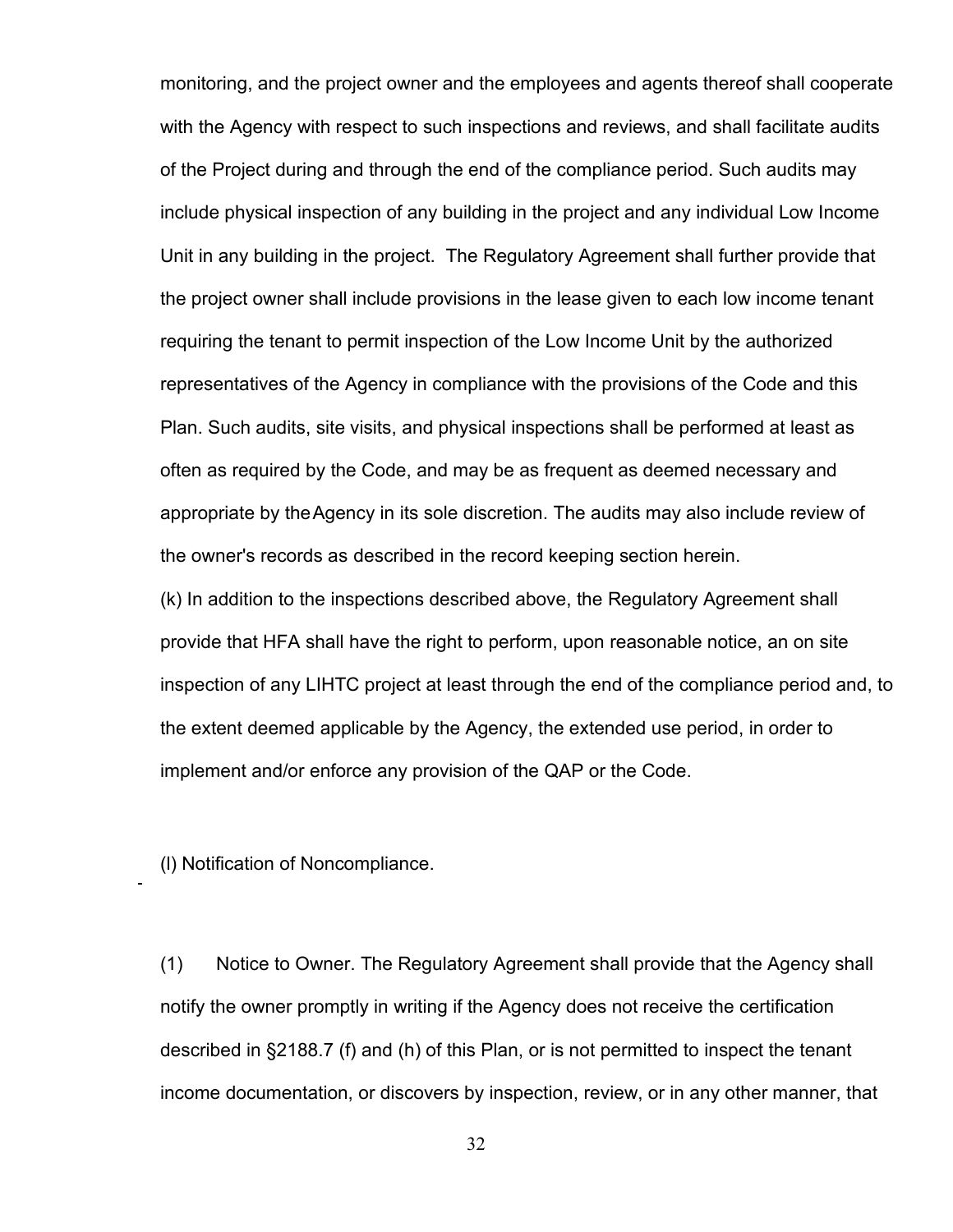the project is not in compliance with the provisions of Section 42.

(2) Correction Period. The Regulatory Agreement shall provide that the owner of the project must supply any missing certification required to be supplied to the Agency, or correct any noncompliance with the requirements of Section 42, within a period (the "Correction Period") of no more than 90 days from the time of notice from the Agency to the owner as described in the preceding paragraph. The Regulatory Agreement shall further provide that the Agency may extend the Correction Period for up to six months, but only if the Agency determines that there is good cause for granting the extension.

(3) Notice to Internal Revenue Service. The Regulatory Agreement shall provide that the Agency shall file IRS Form 8823, "Low Income Housing Credit Agencies Report of Noncompliance and Building Disposition," with the IRS no later than 45 days after the end of the Correction Period, whether or not the noncompliance or failure to certify is corrected. The filing and contents of such Form 8823 by the Agency shall be governed by the applicable Income Tax Regulations or other rules promulgated by the IRS. The Regulatory Agreement shall provide that the Agency shall retain records of any noncompliance or failure to certify reported on any Form 8823 filed by the Agencyfor a period of six years from the filing of said Form 8823.

(m) Agency Retention of Records. HFA shall retain records of noncompliance or failure to certify for six years beyond the Agency's filing of the respective Form 8823. In other cases HFA must retain the certifications and records described in §2188.7(f) and (g) of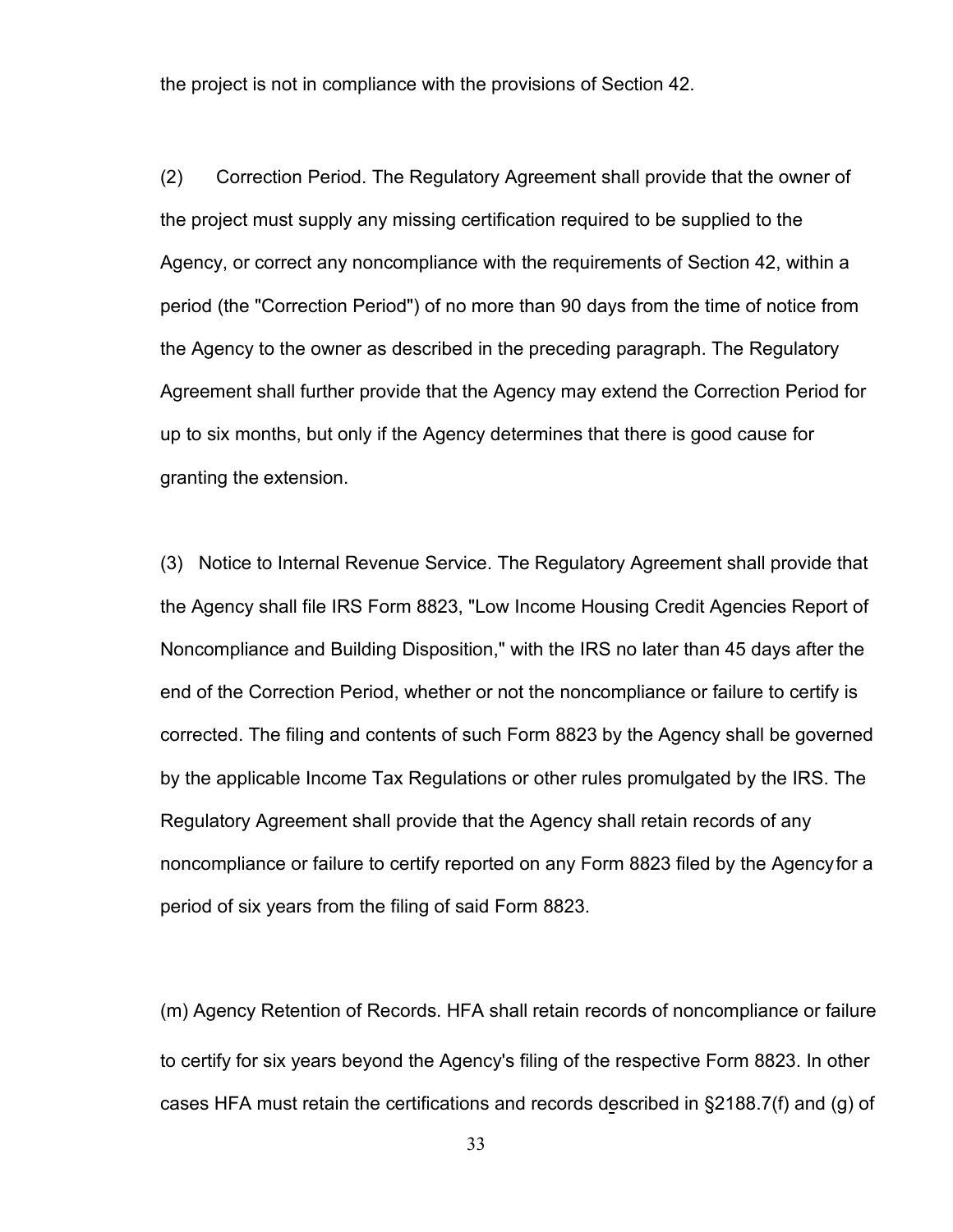this QAP for three years from the end of the calendar year the Agency receives the certified records.

(n) Compliance with the requirements of the Code is the sole responsibility of the owner of the building for which the credit is allowable. HFA's obligation to monitor for compliance with the requirements of the Code does not create liability for an owner's noncompliance.

(o) Delegation. To the extent permitted under applicable law, and determined by the Commissioner/CEO of the Agency to be advisable, the Agency may delegate monitoring functions under this Plan to any other housing credit agency or any qualified agent selected by the Agency.

§2188.8 Miscellaneous Provisions.

(a) Subsidy Layering Review: Applicability.

(1) Certain projects that receive LIHTC are subject to a process called "subsidy layering review." Pursuant to Section 102(d) of the Department of Housing and Urban Development Reform Act of 1989, 42 U.S.C. §3545(d), the Department of Housing and Urban Development ("HUD") is required to ensure that housing projects are not awarded excessive subsidies by combining "HUD Housing Assistance" with "Other Government Assistance."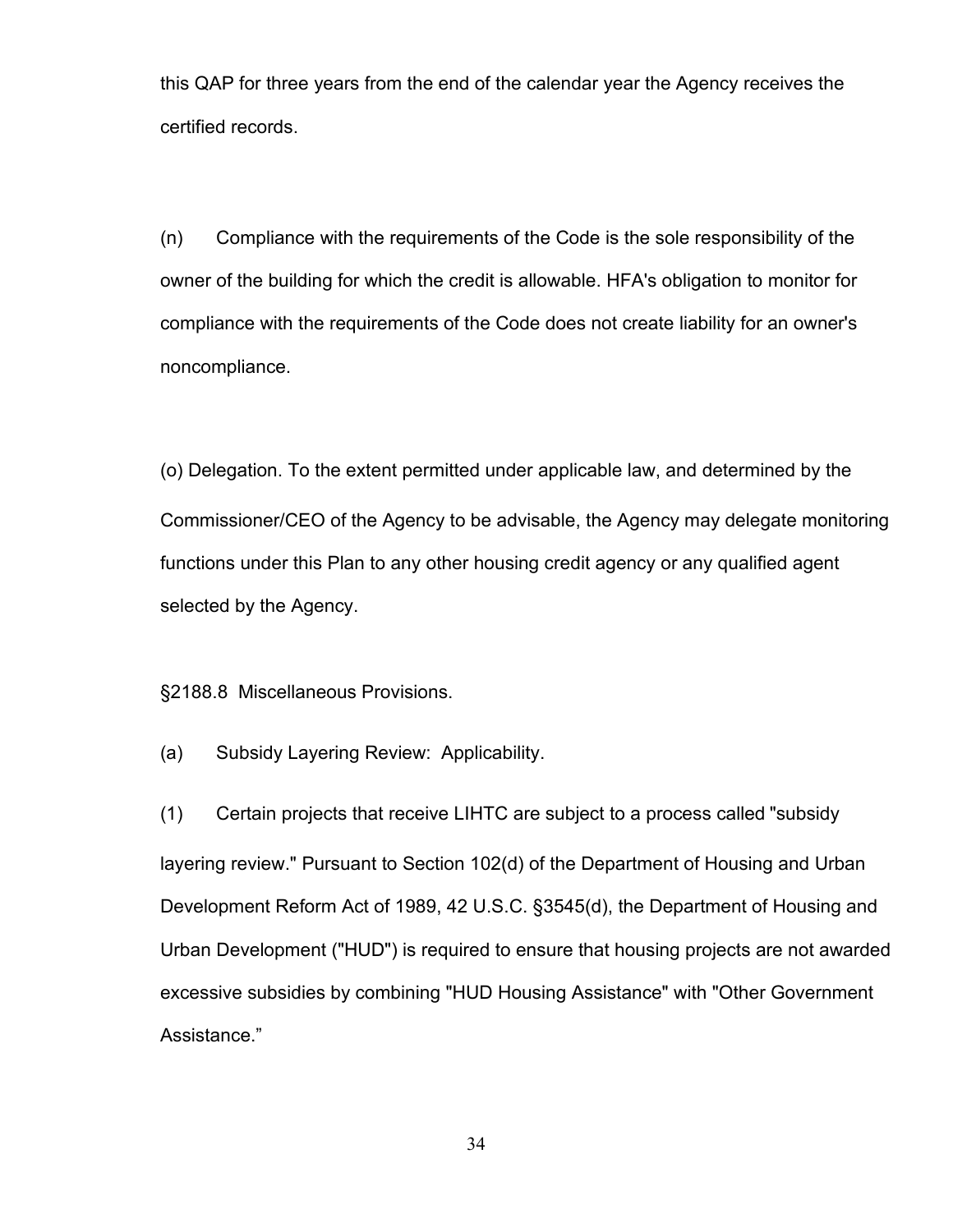(2) The review process whereby HUD ensures against excessive subsidy is termed "subsidy layering review." Every project with HUD Housing Assistance and LIHTC is subject to subsidy layering review. Note, however, that the mere transfer of existing HUD Housing Assistance (such as a Section 236 Contract or a HAP Contract) does not trigger subsidy layering review. Only the award of new HUD Housing Assistance (combined with Other Government Assistance) triggers the review.

(3) Pursuant to Section 911 of the Housing and Community Development Act of 1992, 42 U.S.C. §3545 note, state or local agencies may elect to undertake subsidy layering review on behalf of HUD for projects that receive LIHTC. The Agency has elected to undertake subsidy layering review when allowable.

(b) No Recourse or Reliance. No provision of this QAP shall be the basis for any claim against the Agency or any Member, officer or employee of the Agency. The QAP may be amended at any time, and such amendment may be prospective or retroactive. The QAP may also beapplied as necessary and convenient in response to federal or state mandates.

(c) Information Requests. Requests for information made under the Freedom of Information Law must be forwarded to Freedom of Information Officer, New York State Housing Finance Agency, 641 Lexington Avenue, New York, NY 10022.

(d) Any and all changes in the ownership interests or principals of any project (prior to issuance of IRS Form 8609) for which an application has been submitted to HFA, will be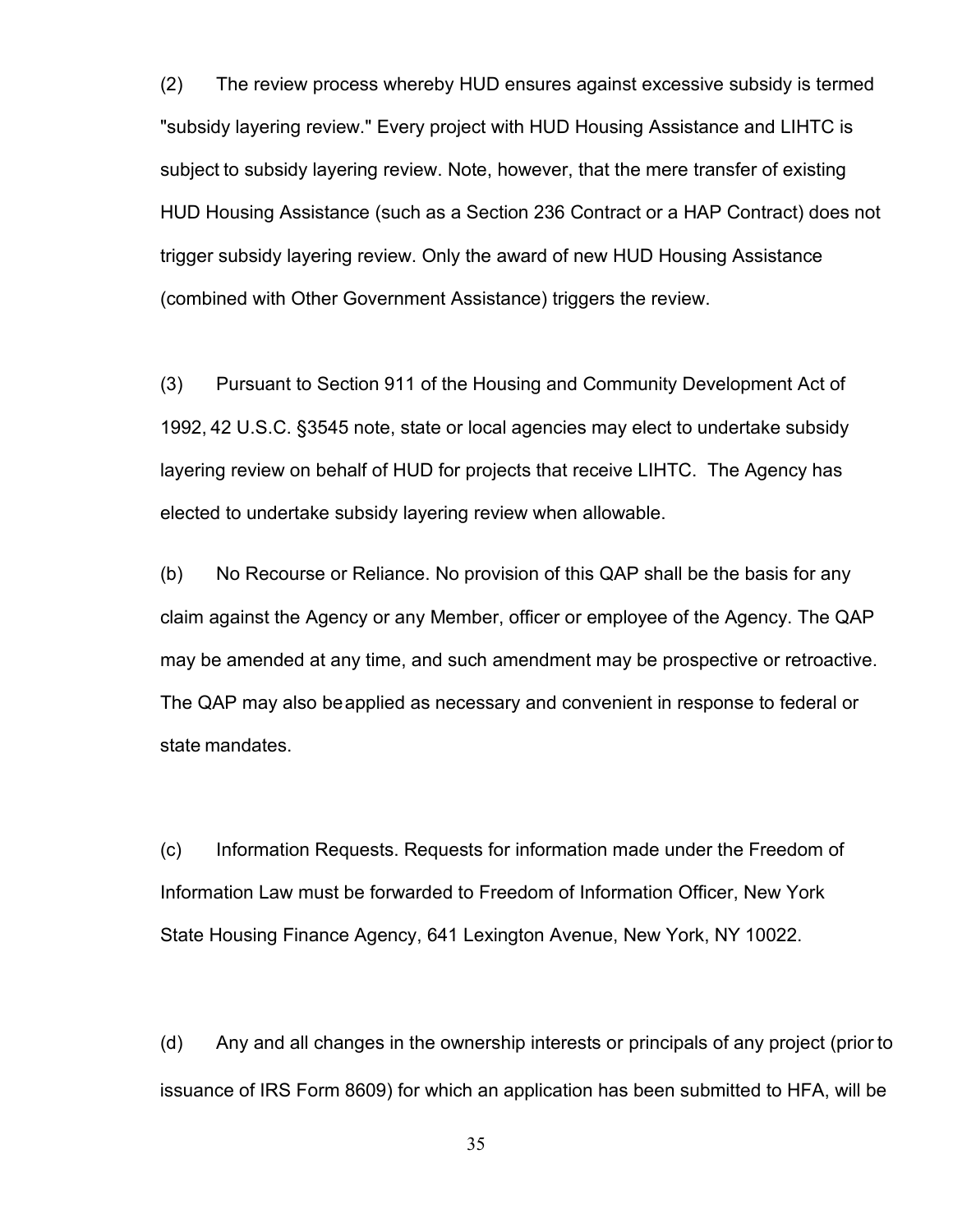subject to the approval of the Agency which reserves the right to disallow any application where there have been changes in the ownership interests or principals.

(e) Requests for a Qualified Contract during the period such a request is permitted under Code §42(h)(6). This section only applies to projects in which the project owner has a regulatory agreement executed by the Agency which specifically grants the right to request a qualified contract. A project owner may request only in writing, by certified mail to HFA to the attention of the LIHTC Monitoring Officer, that HFA produce a qualified contract from a buyer who will continue to operate the building(s) for low income use. A request for a qualified contract shall be an irrevocable offer to sell during the applicable one year period. If HFA presents a qualified contract during the above one year period, such qualified contract shall confer upon the buyer an exclusive right to purchase the project. For the purpose of determining the value of a qualified contract, "cash distributions from (or available for distribution from) the project" as set forth in the Code shall include management incentive fees paid or due to anyone who at any time after the issuance of an IRS Form 8609 had any ownership interest in the project. The Agency will specify the checklist of items required to be submitted as part of a Request for a Qualified Contract. A nonrefundable fee, in a reasonable amount determined by the Agency, is due upon submission of a Request for a Qualified Contract. The owner shall be required to pay for any services reasonably determined by HFA to be necessary for the technical review of a Request for a Qualified Contract to an accountant, appraiser or other relevant expert.